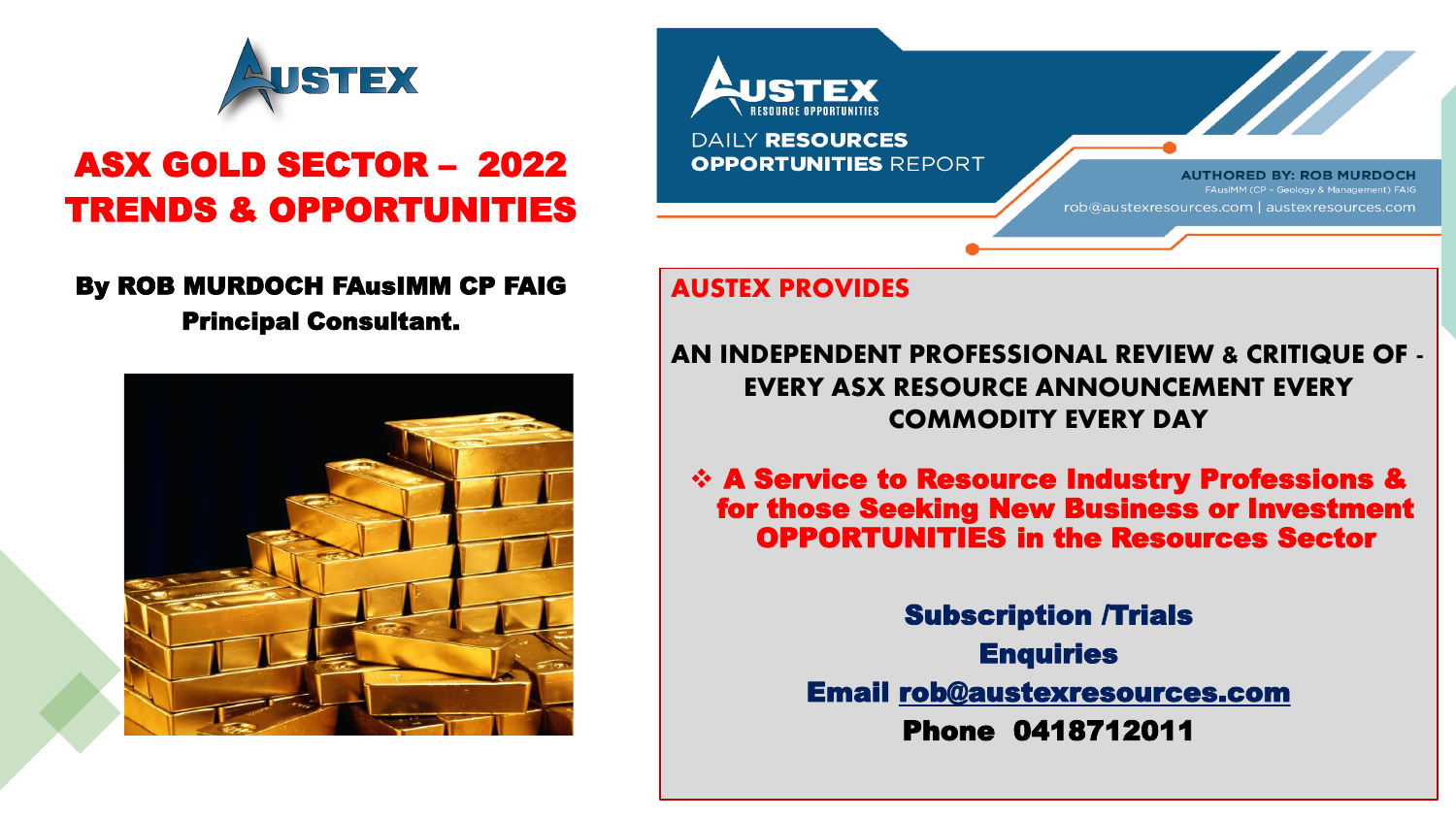## ASX ALL RESOURCE COMPANIES



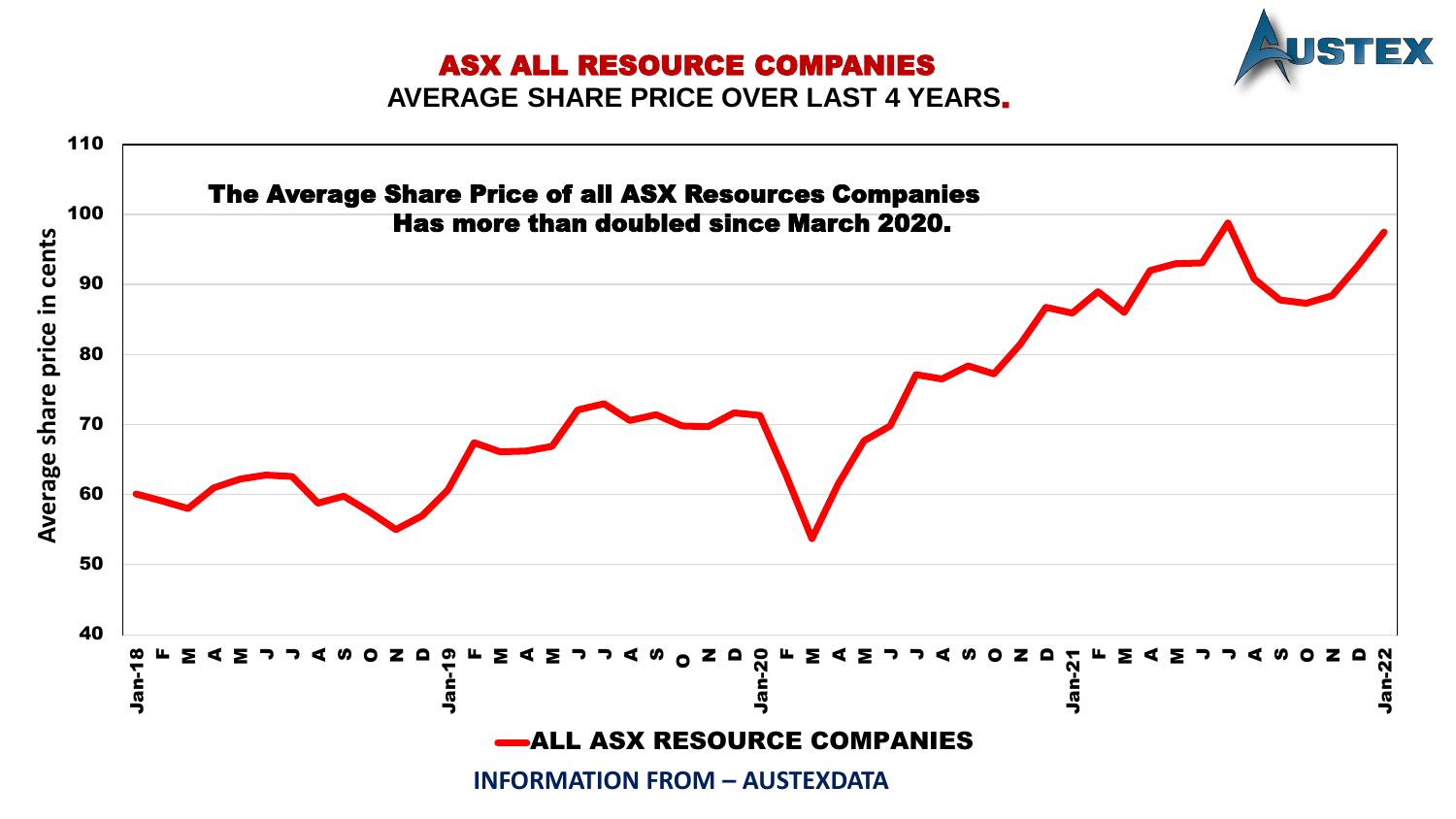

## AUSTEX –COVERS ALL ASX RESOURCES COMPANIES

**.** 



**INFORMATION FROM – AUSTEXDATA**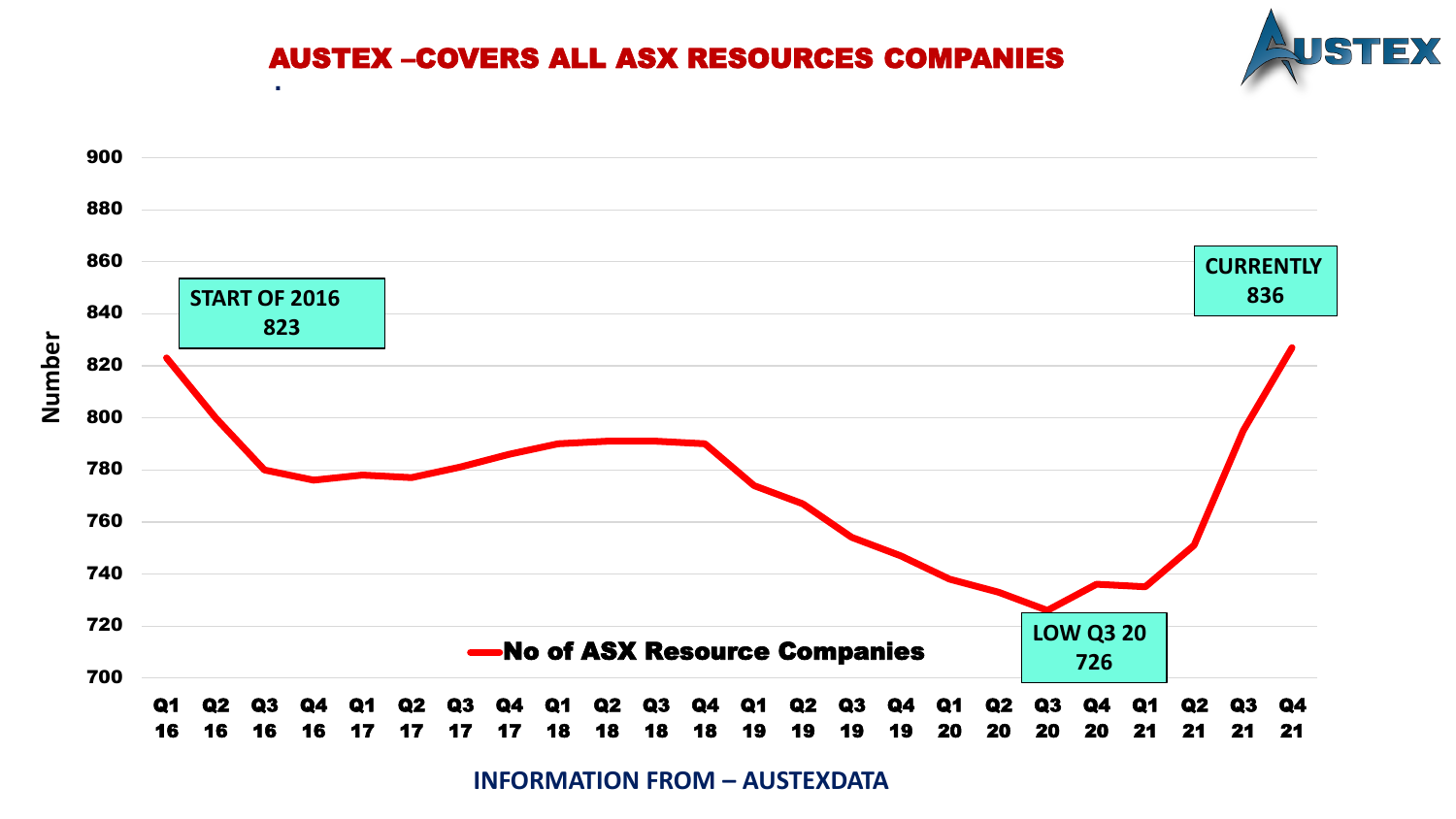## ASX NEW RESOURCE COMPANY LISTINGS JAN 19 – JAN22





ASX IPOs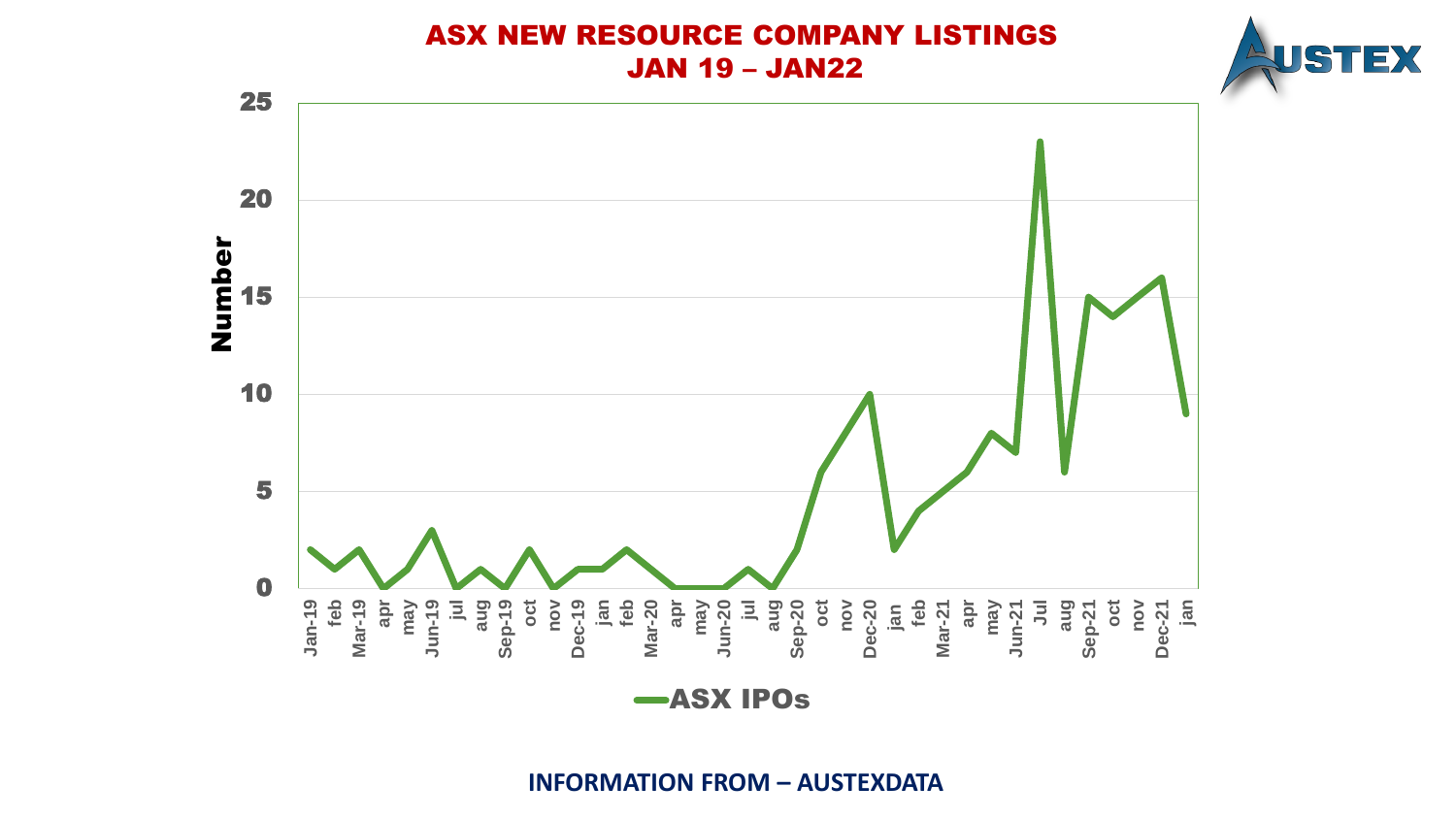## ASX -APPENDIX 5B - TOTAL CAPITAL RAISING – LAST 6 YEARS

**Includes about 88% of the Total ASX Resources Sector** 

USTEX

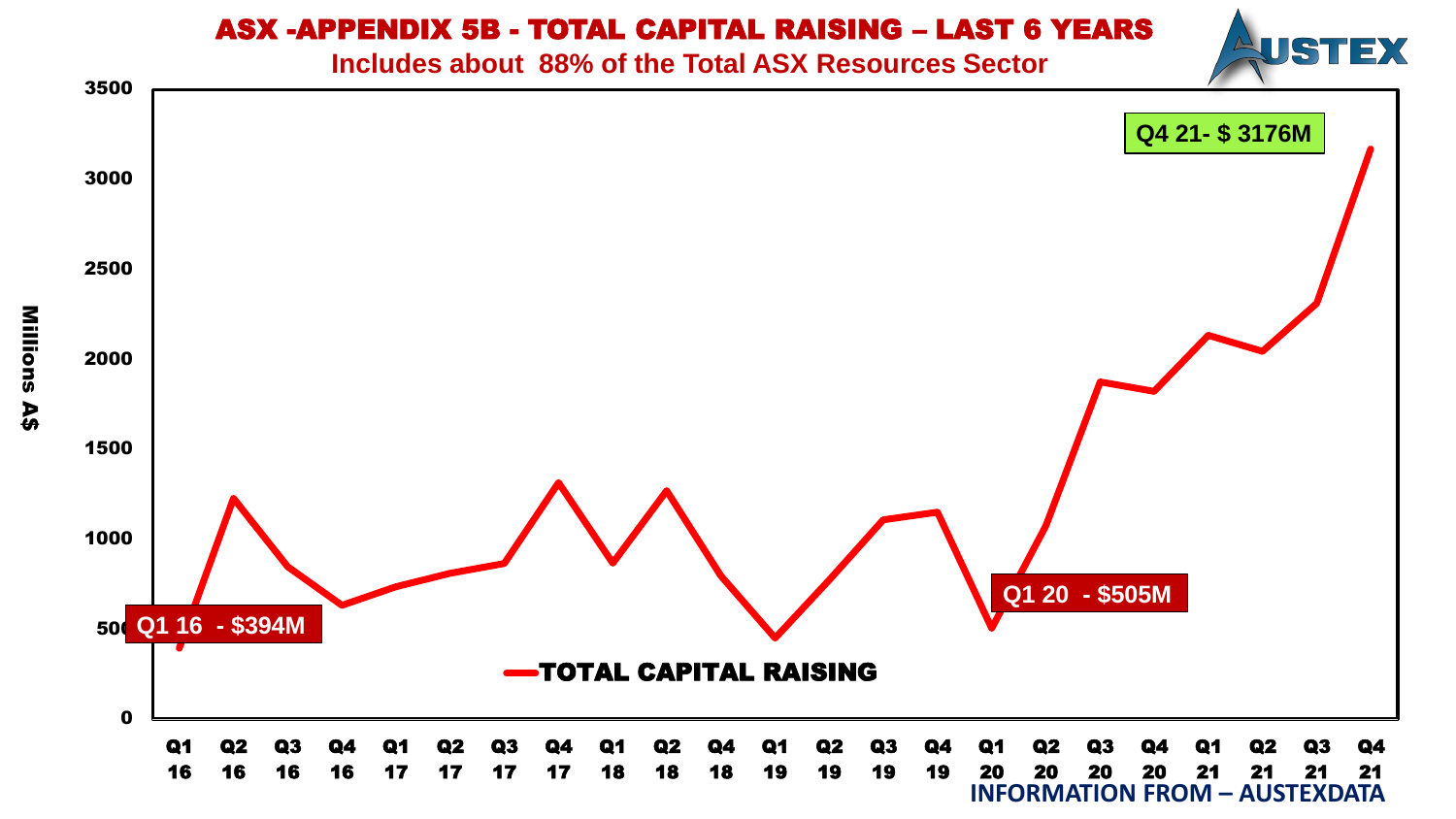COMPARING ASX RESOURCE MARKET NUMBERS 2018 -2022





2018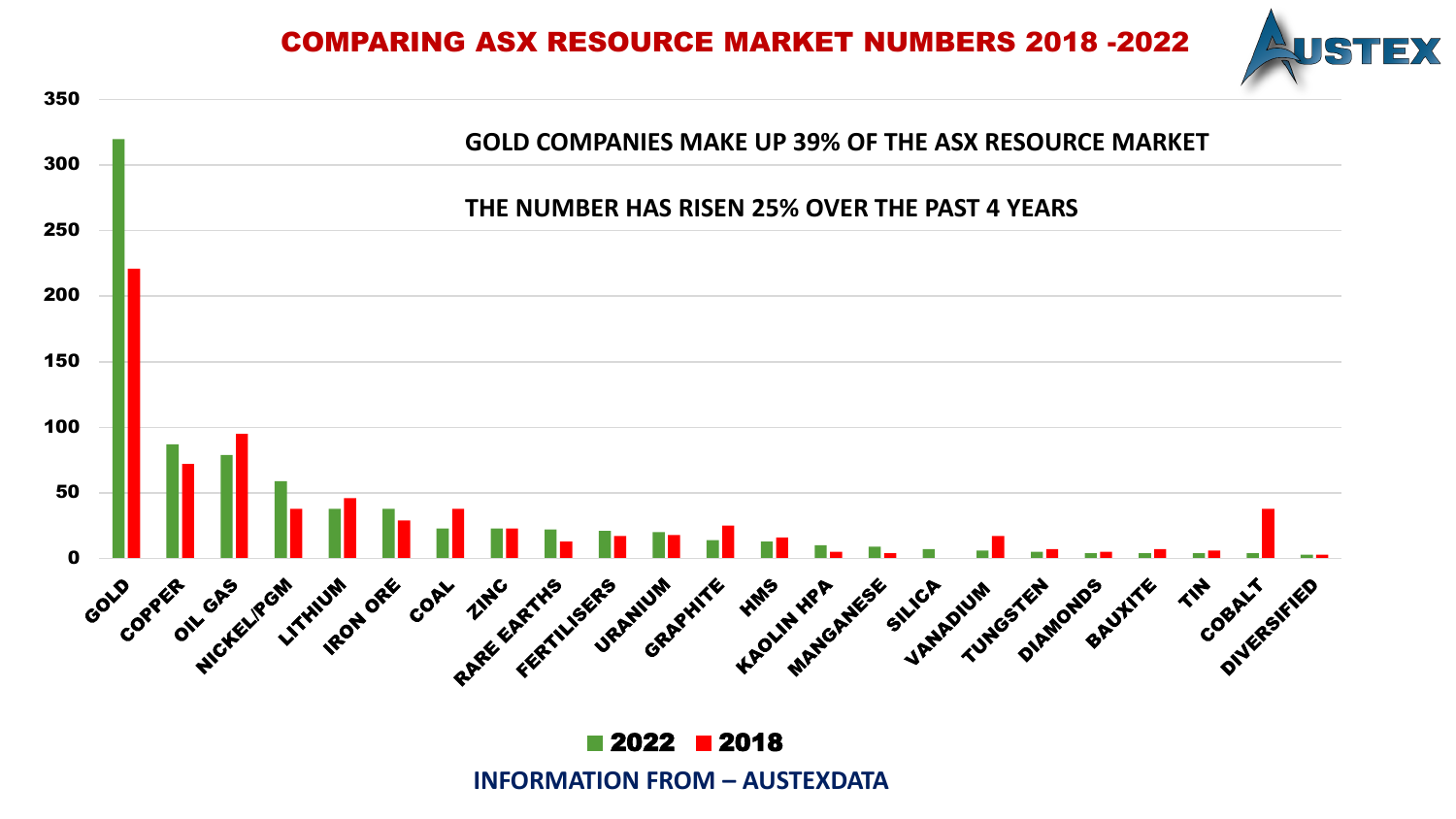## ASX RESOURCES - AVG CHANGE SHARE PRICE 2021 By Commodity



|      |                                        |           |                                                          |  |                 |                           | <b>COMMODITY PRICE CHANGE OVER 12 MONTHS</b><br><b>TO END JAN 22</b> |                                                                |  |  |
|------|----------------------------------------|-----------|----------------------------------------------------------|--|-----------------|---------------------------|----------------------------------------------------------------------|----------------------------------------------------------------|--|--|
|      |                                        |           |                                                          |  |                 |                           | <b>COMMODITY</b>                                                     | <b>PERCENTAGE CHANGE OVER 12</b><br><b>MTHS TO END JAN 22.</b> |  |  |
|      |                                        |           |                                                          |  |                 |                           | <b>LITHIUM CARBONATE</b>                                             | 688.91%                                                        |  |  |
| 250% |                                        |           |                                                          |  |                 |                           | <b>THERMAL COAL</b>                                                  | 171.08%                                                        |  |  |
|      |                                        |           |                                                          |  |                 |                           | <b>COBALT</b>                                                        | 101.26%                                                        |  |  |
|      |                                        |           |                                                          |  |                 |                           | <b>TIN</b>                                                           | 99.49%                                                         |  |  |
|      |                                        |           |                                                          |  |                 |                           | <b>OIL (BRENT)</b>                                                   | 65.50%                                                         |  |  |
| 200% |                                        |           |                                                          |  |                 |                           | <b>NAT GAS</b>                                                       | 59.93%                                                         |  |  |
|      |                                        |           |                                                          |  |                 |                           | <b>ALUMINUM</b>                                                      | 48.94%                                                         |  |  |
|      |                                        |           |                                                          |  |                 |                           | <b>URANIUM</b>                                                       | 46.98%                                                         |  |  |
|      |                                        |           |                                                          |  |                 |                           | <b>NICKEL</b>                                                        | 32.05%                                                         |  |  |
| 150% |                                        |           |                                                          |  |                 |                           | ZINC                                                                 | 27.91%                                                         |  |  |
|      |                                        |           |                                                          |  |                 |                           | <b>COPPER</b>                                                        | 22.49%                                                         |  |  |
|      |                                        |           |                                                          |  |                 |                           | <b>LEAD</b>                                                          | 13.83%                                                         |  |  |
|      |                                        |           |                                                          |  |                 |                           | <b>GOLD (AUD)</b>                                                    | 4.15%                                                          |  |  |
| 100% |                                        |           |                                                          |  |                 |                           | MANGANESE ORE (37%)                                                  | 2.14%                                                          |  |  |
|      |                                        |           |                                                          |  |                 |                           | <b>GOLD (USD)</b>                                                    | $-6.38%$                                                       |  |  |
|      |                                        |           |                                                          |  |                 |                           | <b>PLATINUM</b>                                                      | $-10.28%$                                                      |  |  |
|      |                                        |           |                                                          |  |                 |                           | <b>SILVER</b>                                                        | $-17.25%$                                                      |  |  |
| 50%  |                                        |           |                                                          |  |                 |                           | <b>IRON ORE (62% FINES)</b>                                          | $-18.13%$                                                      |  |  |
| 0%   | GRAPHITE URANUM<br>-50% - HYVIA OROGEN | $4\sigma$ | <b>TRON OFFE</b><br><b>WCYEL PGM</b><br>ot GAS HATHS HPP |  | FMS TUSER GETER | Coent Montos LEAD<br>CORL | <b>MANGANESE</b><br>VANDOLUM<br>Copper                               | <b>GOLD</b><br>SILICA ON A<br>GALO<br>ERU.                     |  |  |

**AVG CHANGE SHARE PRICE 2021 YTD INFORMATION FROM – AUSTEXDATA**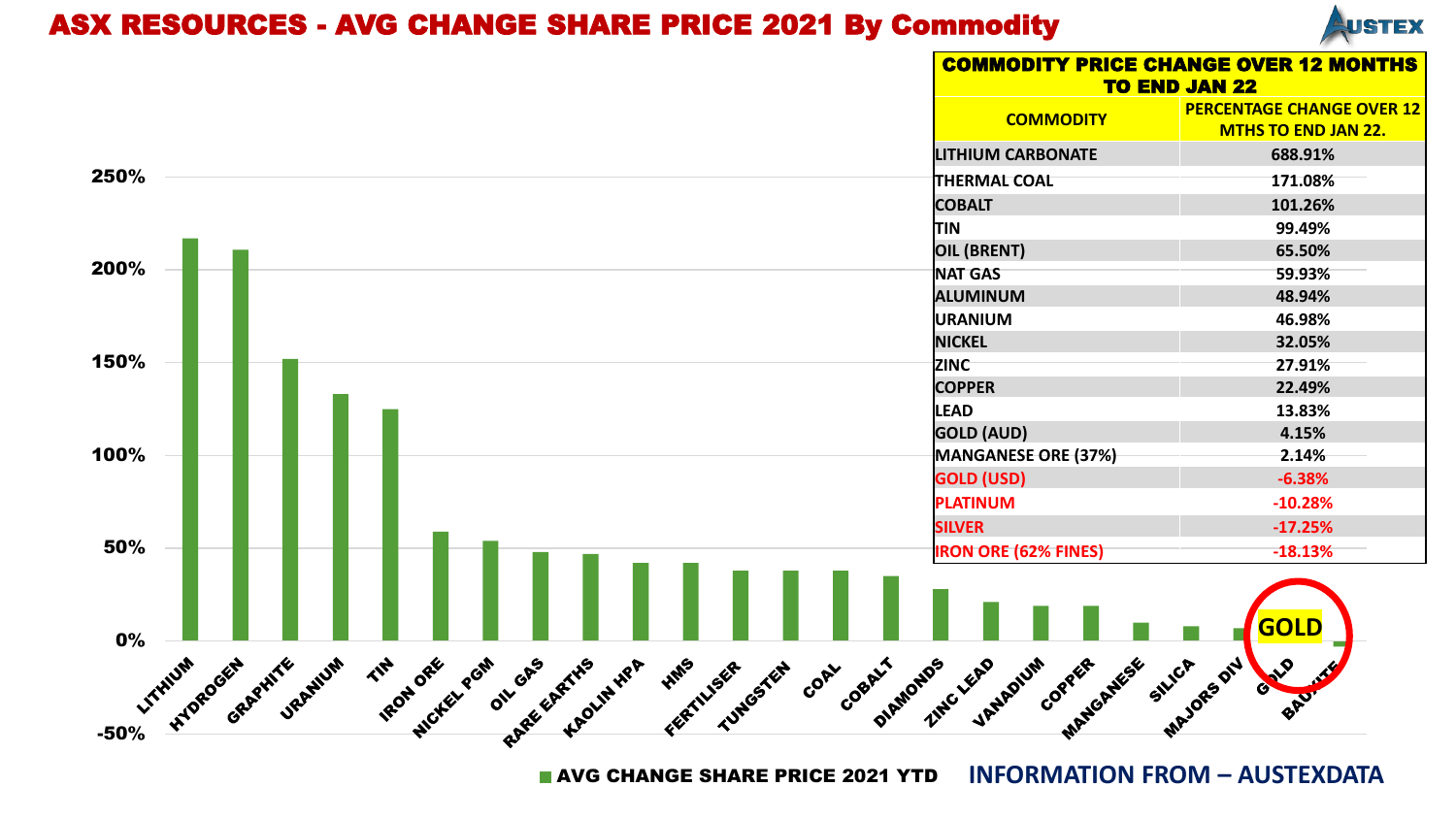# EX

## GOLD & LITHIUM RESOURCE COMPANIES

**AVERAGE SHARE PRICE OVER LAST 12 MONTHS** .

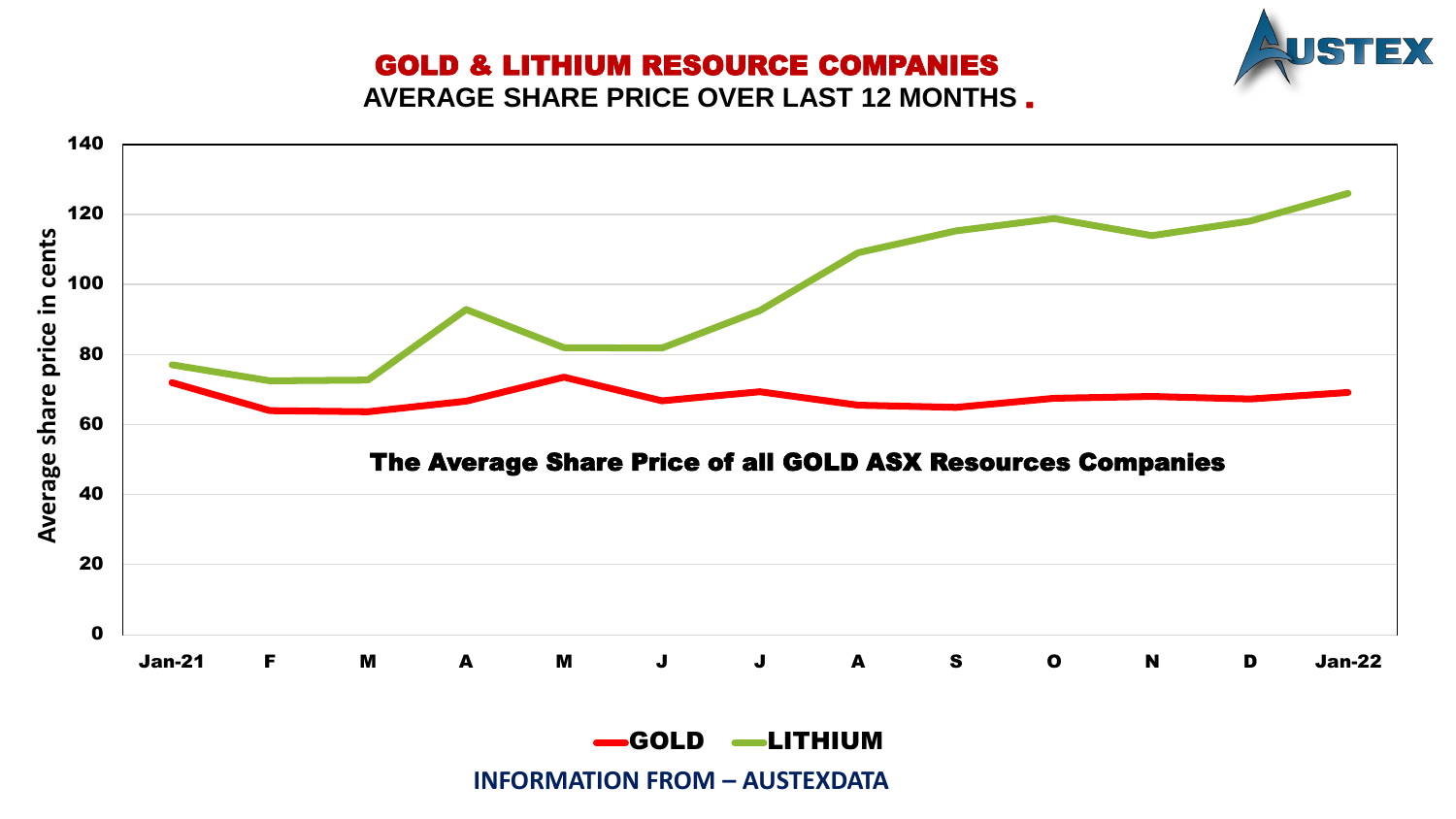

## 314 ASX LISTED GOLD COMPANIES - BY FLAGSHIP LOCATION JAN 22

| <b>AUSTRALIA</b>     | 236                     | <b>AMERICAS</b>  | 37                      | <b>AFRICA</b>        | 22                      | <b>ELSEWHERE</b>   | 19                      |
|----------------------|-------------------------|------------------|-------------------------|----------------------|-------------------------|--------------------|-------------------------|
| <b>WEST AUST</b>     | 168                     | <b>CANADA</b>    | 10                      | <b>COTE D'IVOIRE</b> | 5                       | <b>NEW ZEALAND</b> | $\overline{\mathbf{4}}$ |
| <b>NSW</b>           | 21                      | <b>USA</b>       | 10                      | <b>MALI</b>          | $\overline{\mathbf{4}}$ | <b>PNG</b>         | $\overline{\mathbf{3}}$ |
| <b>QUEENSLAND</b>    | 19                      | <b>CHILE</b>     | 5 <sup>5</sup>          | <b>GHANA</b>         | $\overline{\mathbf{3}}$ | <b>GLOBAL</b>      | $\overline{2}$          |
| <b>VICTORIA</b>      | 14                      | <b>BRAZIL</b>    | $\overline{\mathbf{3}}$ | <b>GUINEA</b>        | $\overline{2}$          | <b>INDONESIA</b>   | $\overline{2}$          |
| <b>NTH TERRITORY</b> | $\overline{\mathbf{z}}$ | <b>ARGENTINA</b> | 2 <sup>2</sup>          | <b>SENEGAL</b>       | $\overline{2}$          | <b>SLOVAKIA</b>    | $\overline{2}$          |
| <b>STH AUST</b>      | 5 <sup>5</sup>          | <b>COLUMBIA</b>  | $2^{\circ}$             | <b>SOUTH AFRICA</b>  | $\overline{2}$          | <b>SPAIN</b>       | $\mathbf{1}$            |
| <b>TAS</b>           | $\overline{2}$          | <b>MEXICO</b>    | 2 <sup>1</sup>          | <b>DR CONGO</b>      | $\mathbf{1}$            | <b>SWEDEN</b>      | $\mathbf{1}$            |
|                      |                         | <b>PERU</b>      | $\mathbf{1}$            | <b>ETHIOPIA</b>      | $\mathbf{1}$            | <b>CAMBODIA</b>    | $\mathbf{1}$            |
|                      |                         | <b>CUBA</b>      | $\mathbf{1}$            | <b>TANZANIA</b>      | $\mathbf{1}$            | <b>FIJI</b>        | $\mathbf{1}$            |
|                      |                         | <b>ECUADOR</b>   | $\mathbf{1}$            | <b>ZIMBABWE</b>      | $\mathbf{1}$            | <b>MALAYSIA</b>    | $\mathbf{1}$            |
|                      |                         |                  |                         |                      |                         | <b>THAILAND</b>    | $\mathbf{1}$            |

## **75% of Flagship Projects are in Australia, with 54% in Western Australia**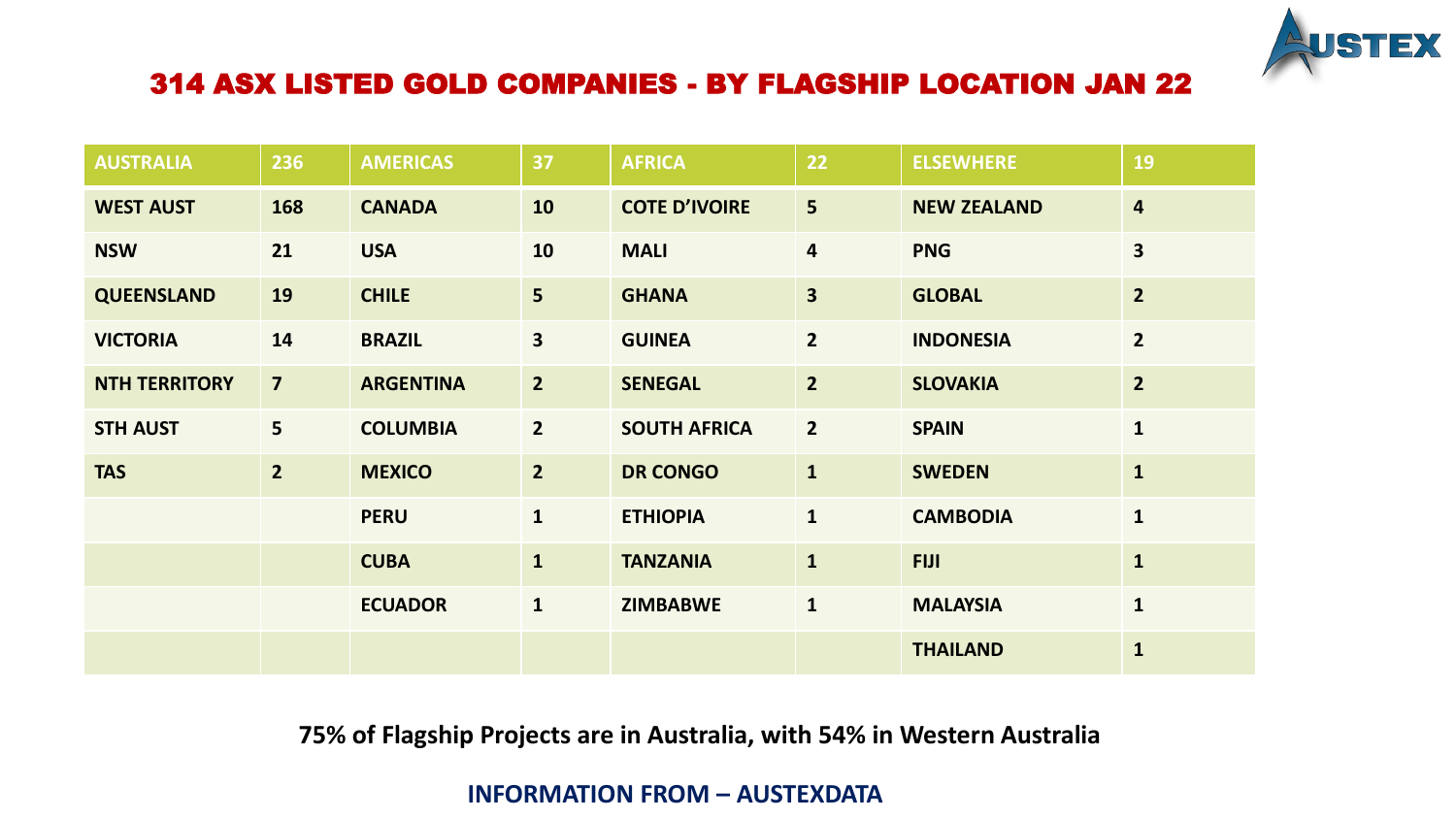## THE TYPICAL SHARE PRICE CURVE AS A RESOURCE PROJECT PROGRESSES



TOP FLOOR

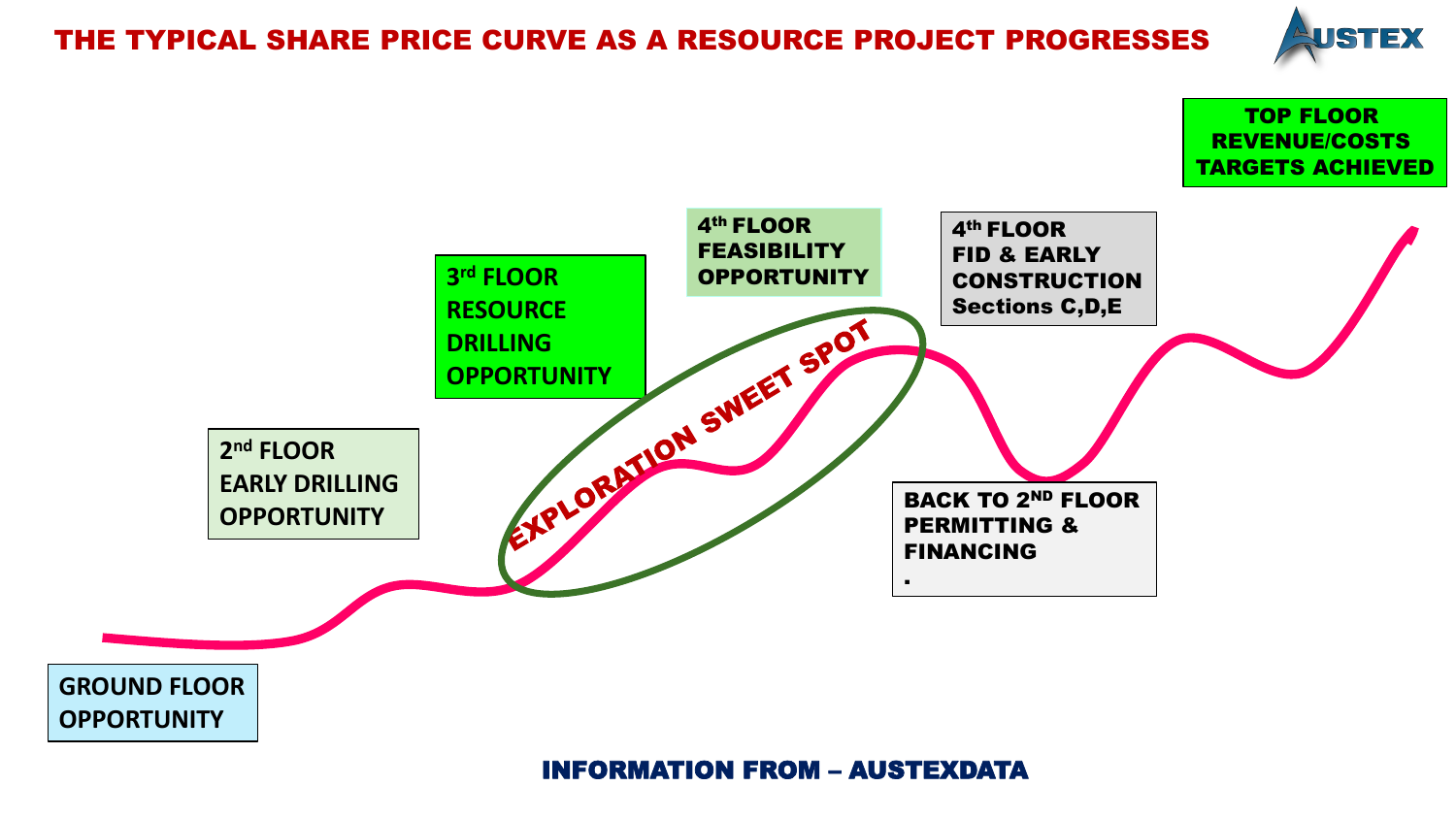#### **COMPANIES MENTIONED** UST **WEDNESDAY 28th APRIL 2021 DAILY RESOURCES OPPORTUNITIES REPORT AUTHORED BY: ROB MURDOCH** rob@austexresources.com | austexresources.com **AUSTEX DAILY REPORT SECTIONS A**= **New deals OIL GAS, BATTERY & TECHNOLOGY MINERALS GOLD & COPPER PROJECTS GOLD & COPPER PROJECTS (Continued) BASE. BULK, MINOR METALS URANIUM COAL & FERTILISER PROJECTS PROJECTS A1 = New Listings AMD ARROW MINERALS** G **PDI PREDICTIVE DISCO** G **ALB ALBION RESOURCES** A1 **A4N ALPHA HPA** C **AQD AUSQUEST** F **PGD PEREGRINE GOLD** A **ANX ANAX METALS** C **AVL AUSTRALIAN VAN** C **B = Production**  AQX ALICE QUEEN **E** PNX PNX METALS **D** AOU AUROCH MINERALS **F ANTIFUREM** SO **C C = Project Appraisal ARV ARTEMIS RESOURC F** RCR RINCORN RESOUR F CDT CASTLE MINERALS **GALLE BUTCH STAR HELIU F** AUR**IS MINERALS E** RDM RED METAL G CNJ CONICO LIMITION CONTRAL PETROL C NATE NEW A LEXPLORAT C WAF WEST AFRICAN B MTB MTBURGESS MINING **FROM** CHALITY TO PRODUCTION C<br>
NAME NEW A LEXPLORAT C WAF WEST AFRICAN B MTB MTBURGESS MINING **F**<br>
NAME NEW A LEXPLORAT C WAF WEST AFRICAN B MTB MTBURGESS MIN **D = Resource/Reserves BCN** BEACON MINERALS **B** RDN RAIDEN RESOURC **G** CPN C<sub>AN</sub>N RAIDEN RESOURCE RESOURCE RESOURCE RESOURCE RESOURCE RESOURCE RESOURCE RESOURCE RESOURCE RESOURCE RESOURCE RESOURCE RESOURCE RESOURCE RESOURCE RESOURCE RESOURCE RE **CTM CENTAURUS METAL** F **RMS RAMELIUS RESO** B **DKM DUKETON MINING** C **CXO CORE LITHIUM** C **E = Drill intersections CWX** CARAWINE RESOUR F SCN SCORPION MINER GO CONTROL G EXR ELIXIR ENERGY F **F = Drilling in progress/planned**  FINL FOCUS MINERALS **E** SFR SANDFIPE AN IN POLICES A FARRESOURCES A FARRESOURCES A **FARRESOURCES** GBR GREAT BOULDER **E** SI6 **SIGNALS FOR SIGNALS GALENA MINING** D HXG HEXAGON ENERG C **G =Targeting Exploration GML GATEWAY MINING E TO SANTANA E GWR** GWR GROUP B LPD LEPIDICO LIMITED C

- **H = Capital Raisings**
- **I = Debt Corporate**
- **P = Investor Presentations.**

**NXM MEXUS N** AUSTEX DAILY IS NOT HOT COPPER or MINING NEWS SPECULATION –

**KFM** KINGFISHER MINING **ANTILUS AND SUREFIRE SURFIRE SURFIRE SURFIRE SURFIRE SURFIRE SURFIRE SURFIRE SURFIRE SURFIRE SURFIRE SURFIRE SURFIRE SURFIRE SURFIRE SURFIRE SURFIRE SURFIRE SURFIRE SURFIRE SURFIRE SURFIRE SURFIRE KGD KULA GOLDON FOR GOLD FOR TINT MINES G** IMA IMAGE RESOURCES **B** MAY MELBANA ENERG **F MKG MAKO GOLDON E THE MAKE GOLDON I LEG LEGEND MINING F** XST **XSTATE RESOURC A** 

**MML MEDUSA MINITAGE B** TMZ THOMSON RESOU **E** LSR LODESTAR MINER **F** 

**BUT it is the Key Technical Facts around every ASX Resource Project Announcement SMR STANMORE COAL** B

**TI1 TOMBADOR IRON** C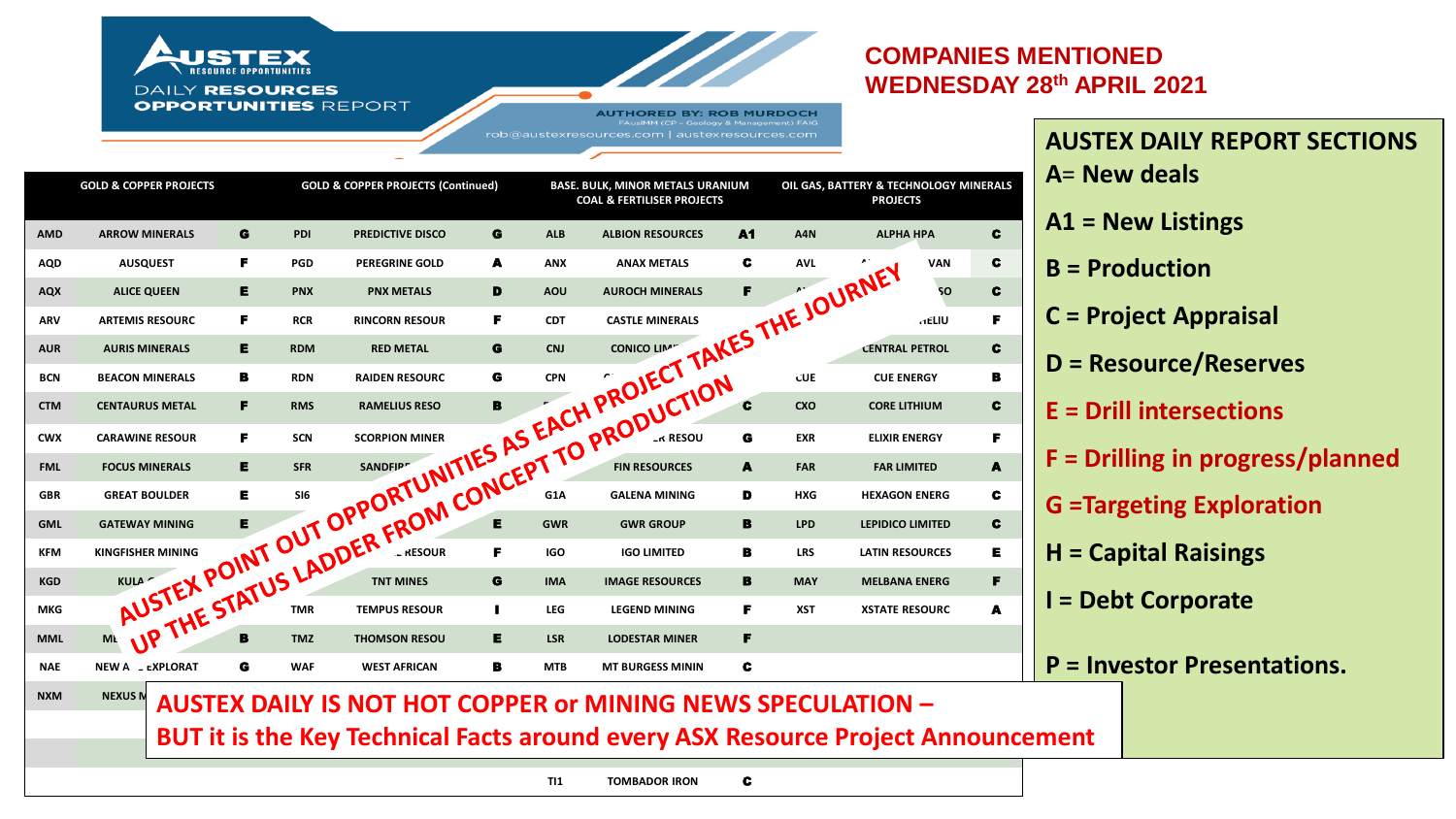## THE TYPICAL SHARE PRICE CURVE AS A RESOURCE PROJECT PROGRESSES



**AUSTEX DAILY REPORT SECTIONS A**= **New deals** 

Stuck in Section C. Section B Sections C,D,E **Section E & F Sections D, E & F Section A.A1,G,H**  Sections C,D,E **A1 = New Listings B = Production C = Project Appraisal D = Resource/Reserves E = Drill intersections F = Drilling in progress/planned G =Targeting Exploration H = Capital Raisings I = Debt Corporate P = Investor Presentations.** 

**AUSTEX – Separate its reports to match the increase value that occurs as a Flagship Project advances in status.**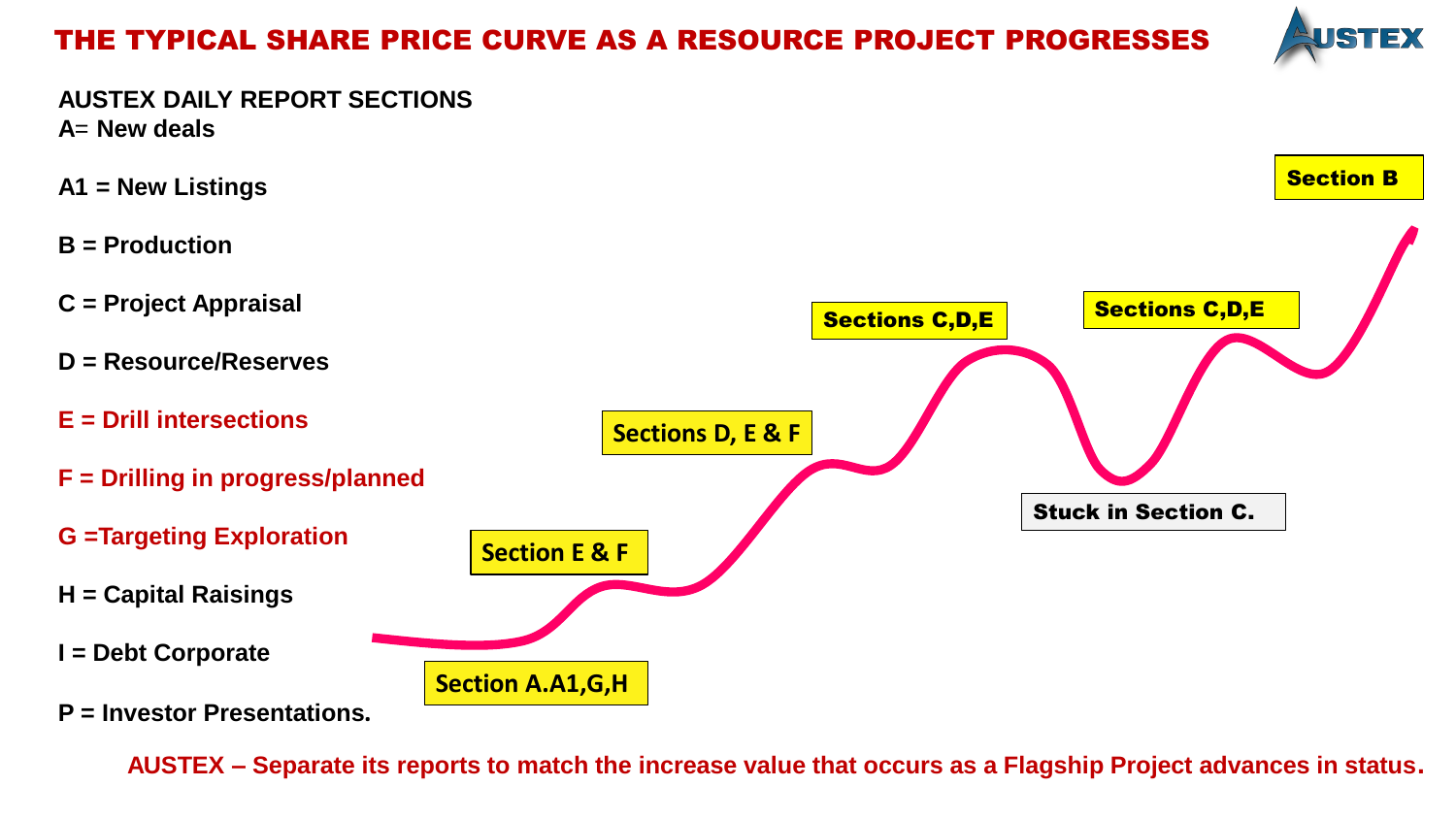## ASX RESOURCES – GOLD IPOS LAST 12 MTHS

| <b>LISTED 6 MONTHS PLUS</b> |                         |                  |                                             |  |  |  |  |  |  |  |
|-----------------------------|-------------------------|------------------|---------------------------------------------|--|--|--|--|--|--|--|
| CODE                        | <b>COMPANY</b>          | <b>LOCATION</b>  | <b>PRICE CHANGE</b><br><b>LAST 6 MONTHS</b> |  |  |  |  |  |  |  |
| <b>PGO</b>                  | <b>PACGOLD</b>          | QUEENSLAND       | 285.4%                                      |  |  |  |  |  |  |  |
| <b>LDR</b>                  | <b>LODE RESOURCES</b>   | <b>NSW</b>       | 42.9%                                       |  |  |  |  |  |  |  |
| <b>TMS</b>                  | <b>TENNANT MINERALS</b> | <b>NTH TERR</b>  | 30.0%                                       |  |  |  |  |  |  |  |
| <b>PGD</b>                  | <b>PEREGRINE GOLD</b>   | <b>WEST AUST</b> | 26.5%                                       |  |  |  |  |  |  |  |
| <b>BGD</b>                  | <b>BARTONS GOLD</b>     | SOUTH AUST       | 25.0%                                       |  |  |  |  |  |  |  |
| <b>BMO</b>                  | <b>BASTION MINERALS</b> | <b>CHILE</b>     | 17.6%                                       |  |  |  |  |  |  |  |
| TUL                         | <b>TULLA RESOURCES</b>  | <b>WEST AUST</b> | 13.9%                                       |  |  |  |  |  |  |  |
| FG1                         | <b>FLYNN GOLD</b>       | <b>TAS WA</b>    | 6.3%                                        |  |  |  |  |  |  |  |
| <b>TOR</b>                  | <b>TORQUE MINERALS</b>  | <b>WEST AUST</b> | 5.0%                                        |  |  |  |  |  |  |  |
| <b>POL</b>                  | <b>POLYMETALS</b>       | <b>GUINEA</b>    | 0.0%                                        |  |  |  |  |  |  |  |
| 1 <sub>V</sub>              | VICTORY GOLDFIELDS      | <b>WEST AUST</b> | $-2.4%$                                     |  |  |  |  |  |  |  |
| <b>MTM</b>                  | <b>MONGER RESOURCES</b> | <b>WEST AUST</b> | $-2.9%$                                     |  |  |  |  |  |  |  |
| G50                         | <b>GOLD 50 LIMITED</b>  | <b>WEST AUST</b> | $-17.3%$                                    |  |  |  |  |  |  |  |
| <b>AWJ</b>                  | <b>AURIC MINING</b>     | <b>WEST AUST</b> | $-21.4%$                                    |  |  |  |  |  |  |  |
| <b>OZZ</b>                  | <b>OZZ RESOURCES</b>    | <b>WEST AUST</b> | $-21.9%$                                    |  |  |  |  |  |  |  |
| <b>CDR</b>                  | <b>CODRUS MINERALS</b>  | <b>WEST AUST</b> | $-23.5%$                                    |  |  |  |  |  |  |  |
| WGR                         | <b>WESTERN GOLD</b>     | <b>WEST AUST</b> | $-29.3%$                                    |  |  |  |  |  |  |  |
| ICL                         | <b>ICENI GOLD</b>       | <b>WEST AUST</b> | $-32.4%$                                    |  |  |  |  |  |  |  |

AUSTEX DOES NOT RECOMMEND ANY COMPANIES AUSTEX DOES NOT RECOMMEND ANY COMPANIES

#### LISTED 3 MONTHS PLUS



| <b>CODE</b>      | <b>COMPANY</b>              | <b>LOCATION</b>  | <b>PRICE CHANGE LAST 3</b><br><b>MONTHS</b> |
|------------------|-----------------------------|------------------|---------------------------------------------|
| IR1              | <b>IRIS METALS</b>          | <b>WEST AUST</b> | 93.8%                                       |
| MI <sub>6</sub>  | MINERALS 260                | <b>WEST AUST</b> | 25.5%                                       |
| TMB              | TAMBOURAH METALS            | <b>WEST AUST</b> | 21.4%                                       |
| <b>SMS</b>       | <b>STAR MINERALS</b>        | <b>WEST AUST</b> | 8.1%                                        |
| HMG              | <b>HAMELIN GOLD</b>         | WEST AUST        | $-5.6%$                                     |
| E79              | <b>E79 GOLD MINES</b>       | <b>WEST AUST</b> | $-10.4%$                                    |
| <b>MMC</b>       | <b>MITRE MINING</b>         | <b>NSW</b>       | $-11.9%$                                    |
| <b>AUE</b>       | <b>AURUM RESOURCES</b>      | <b>WEST AUST</b> | $-12.4%$                                    |
| <b>KNB</b>       | <b>KOONENBER GOLD</b>       | <b>NSW</b>       | $-14.7%$                                    |
| MM <sub>1</sub>  | <b>MIDAS MINERALS</b>       | <b>WEST AUST</b> | $-15.0%$                                    |
| <b>DBO</b>       | <b>DIABLO RESOURCES</b>     | <b>USA</b>       | $-16.7%$                                    |
| <b>LGM</b>       | <b>LEGACY MINERALS</b>      | <b>NSW</b>       | $-20.0%$                                    |
| <b>FRS</b>       | <b>FORRESTANIA RESOURCE</b> | <b>WEST AUST</b> | $-20.2%$                                    |
| <b>BMR</b>       | <b>BALLYMORE RESOURCES</b>  | QUEENSLAND       | $-26.1%$                                    |
| <b>BEZ</b>       | <b>BESRA GOLD INC</b>       | <b>MALAYSIA</b>  | $-32.1%$                                    |
| M <sub>2</sub> M | <b>MT MALCOLM</b>           | <b>WEST AUST</b> | $-40.8%$                                    |

| <b>LISTED 1 MONTH PLUS</b> |                            |                                          |          |  |  |  |  |  |  |  |  |
|----------------------------|----------------------------|------------------------------------------|----------|--|--|--|--|--|--|--|--|
| <b>CODE</b>                | <b>COMPANY</b>             | <b>PRICE CHANGE LAST</b><br><b>MONTH</b> |          |  |  |  |  |  |  |  |  |
| KAL                        | <b>KALGOORLIE GOLD</b>     | <b>WEST AUST</b>                         | 21.4%    |  |  |  |  |  |  |  |  |
| <b>RON</b>                 | <b>RONIN RESOURCES</b>     | <b>COLUMBIA</b>                          | 5.7%     |  |  |  |  |  |  |  |  |
| <b>OMX</b>                 | <b>ORANGE MINERALS</b>     | <b>NSW</b>                               | 2.9%     |  |  |  |  |  |  |  |  |
| RC <sub>1</sub>            | <b>REDCASTLE RESOURCES</b> | <b>WEST AUST</b>                         | $-21.7%$ |  |  |  |  |  |  |  |  |
| FAL                        | <b>FALCON METALS</b>       | VICTORIA WA                              | $-35.8%$ |  |  |  |  |  |  |  |  |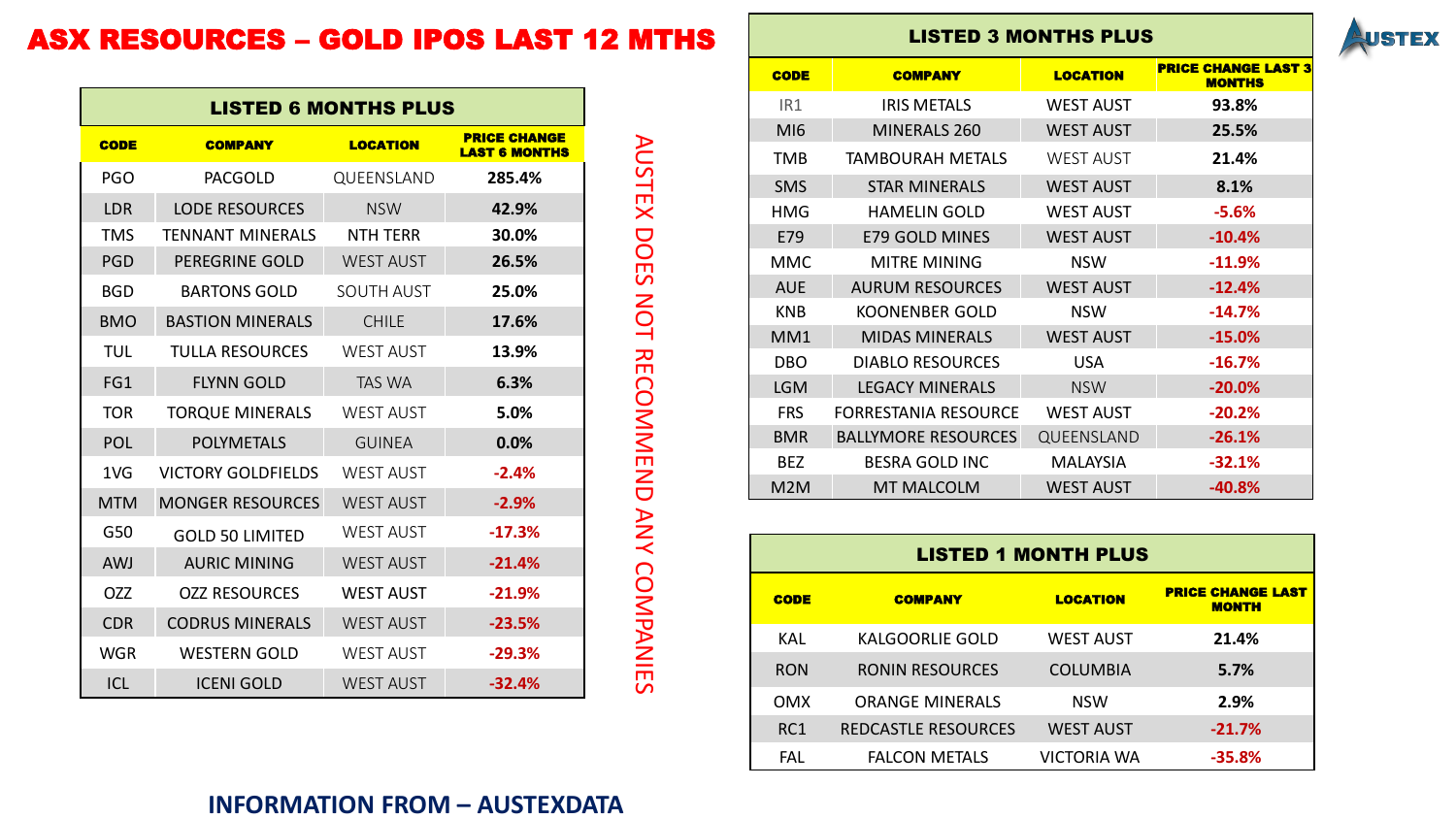## ASX APPENDIX 5B TOTAL EXPLORATION EXPENDITURE –LAST 6 YEARS



**Includes about 88% of the Total ASX Resources Sector** 

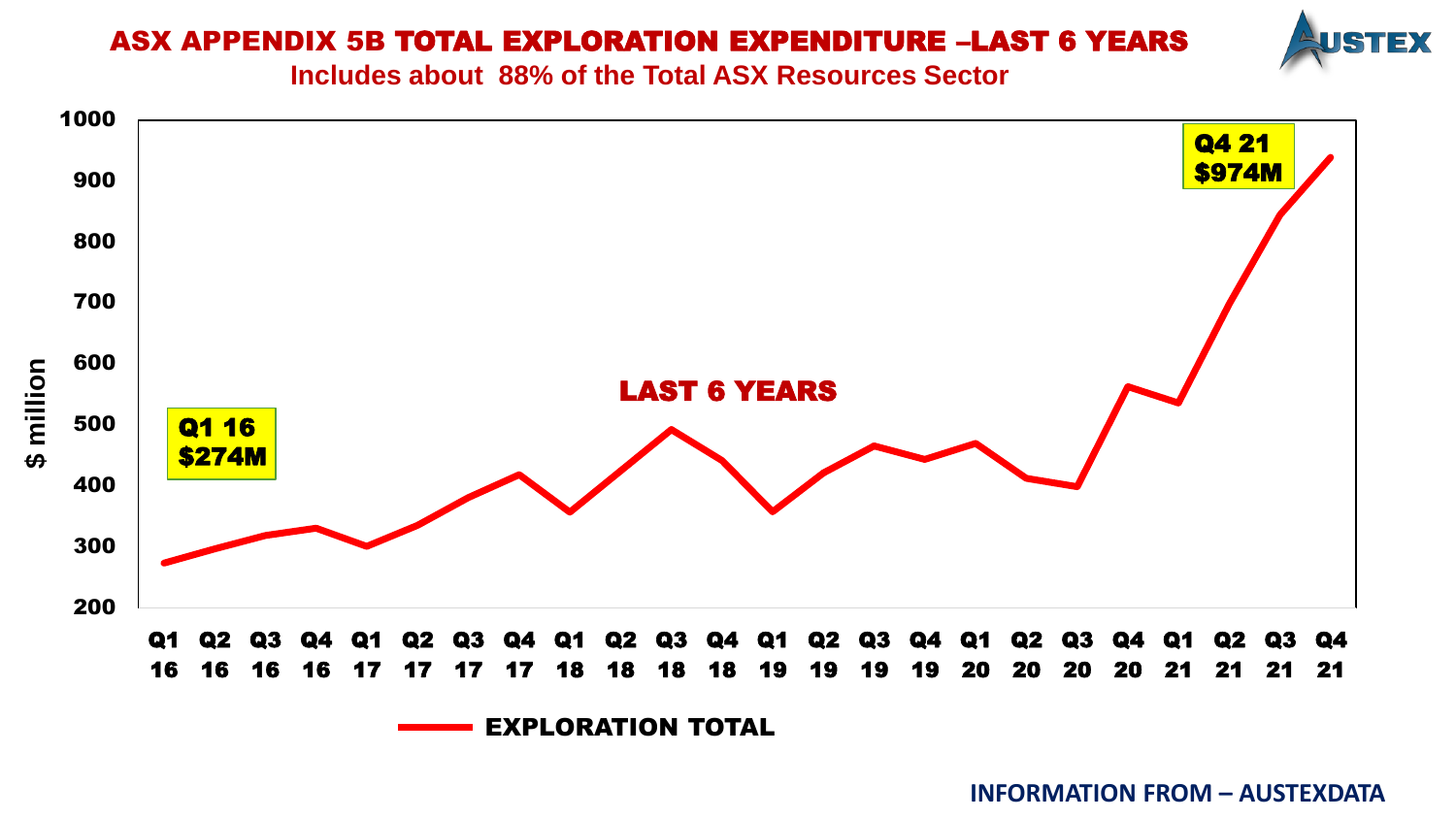## DRILL INTERSECTION ANNOUNCEMENTS 2020-2021 Month on Month



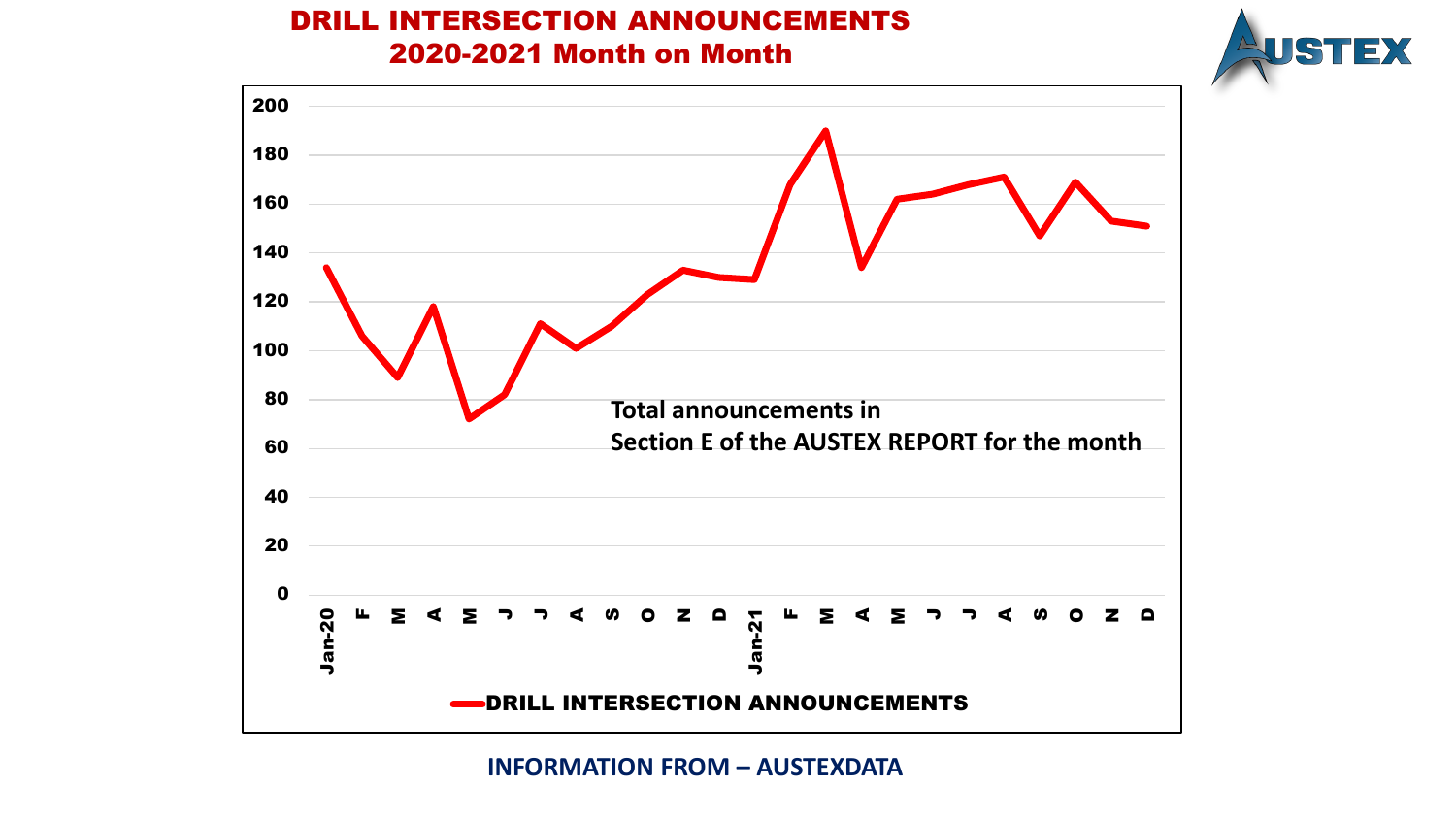## IMPACT OF A SECTION F – Drilling Pending Announcements – Made 1st week March 21



## MADE BY 23 ASX METALLIFEROUS, BATTERY TECH & COAL EXPLORERS 21.



AVERAGE SHARE PRICE WEEK 1 MARCH 21 SECTION F…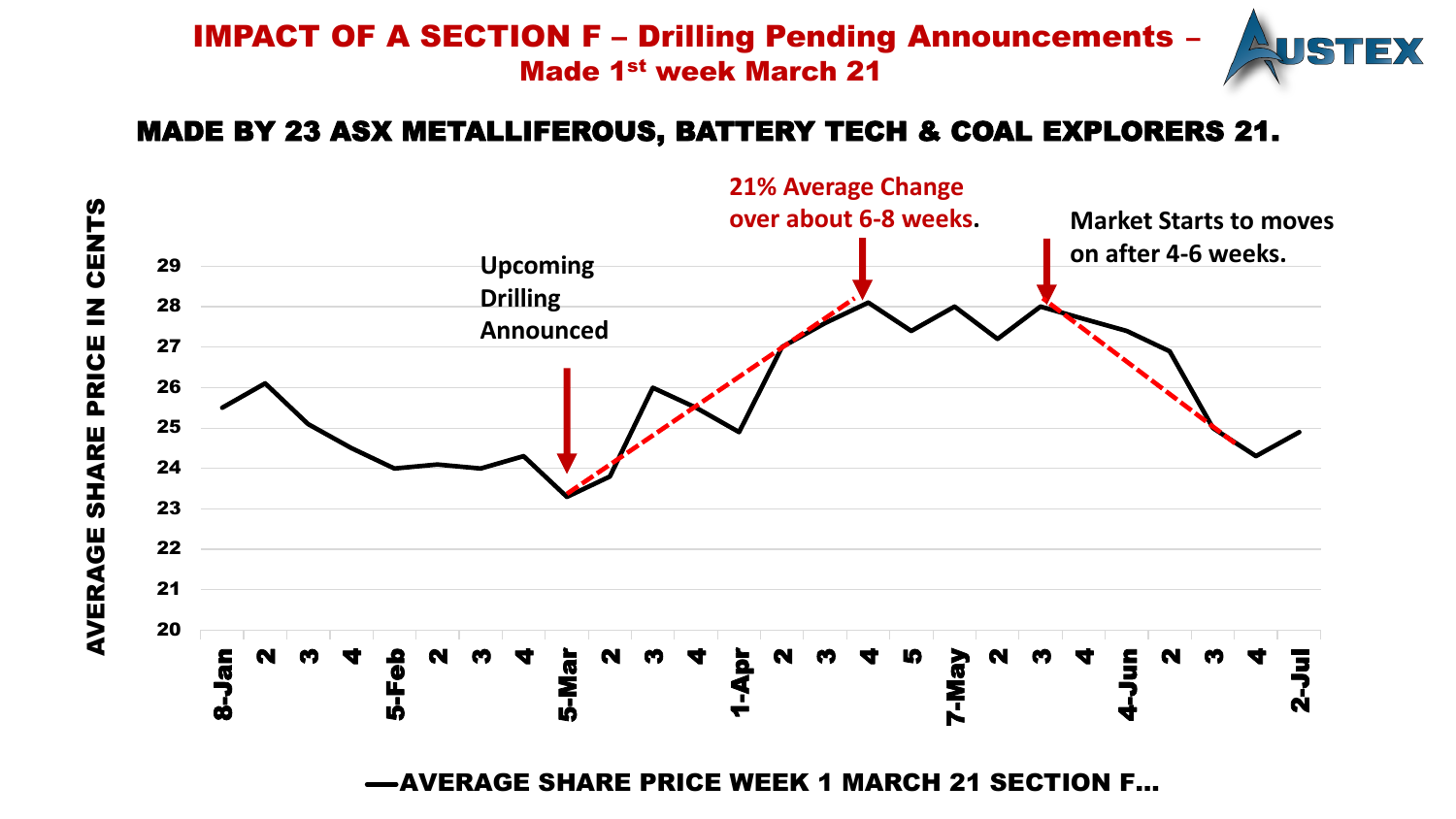## ALL RESOURCE COMPANIES **AVERAGE SHARE PRICE OVER LAST 12 MONTHS** .





**The Average Share Price of all ASX Resources Companies rose 23% over the Past 12 months.** 

**Best opportunities for Share price Gain is in the top half by Market Cap. Currently + \$34M** 

| <b>QUARTILE</b>      | <b>MARKET CAP</b><br><b>RANGE \$A</b> | <b>LAST</b><br><b>12 MONTHS</b> | LAST <sub>3</sub><br><b>MONTHS</b> | <b>LAST</b><br><b>MONTH</b> | <b>LAST</b><br><b>WEEK</b> |
|----------------------|---------------------------------------|---------------------------------|------------------------------------|-----------------------------|----------------------------|
| <b>FIRST</b>         | $+117M$                               | $+86.6%$                        | $+36.6%$                           | $+1.5%$                     | $+4.9%$                    |
| <b>SECOND</b>        | $+34M-117M$                           | $+28.1%$                        | $+12.5%$                           | $+2.3%$                     | $+2.9%$                    |
| <b>THIRD</b>         | +12.5M-34M                            | $-2.0%$                         | $+18.9%$                           | $+4.0%$                     | $+2.6%$                    |
| <b>FOURTH</b>        | $-12.5M$                              | $-23.7%$                        | $-11.4%$                           | $-1.9%$                     | $+2.8%$                    |
| <b>ALL COMPANIES</b> |                                       | $+27.4%$                        | $+15.0%$                           | $+1.5%$                     | $+3.3%$                    |

ALL ASX RESOURCE COMPANIES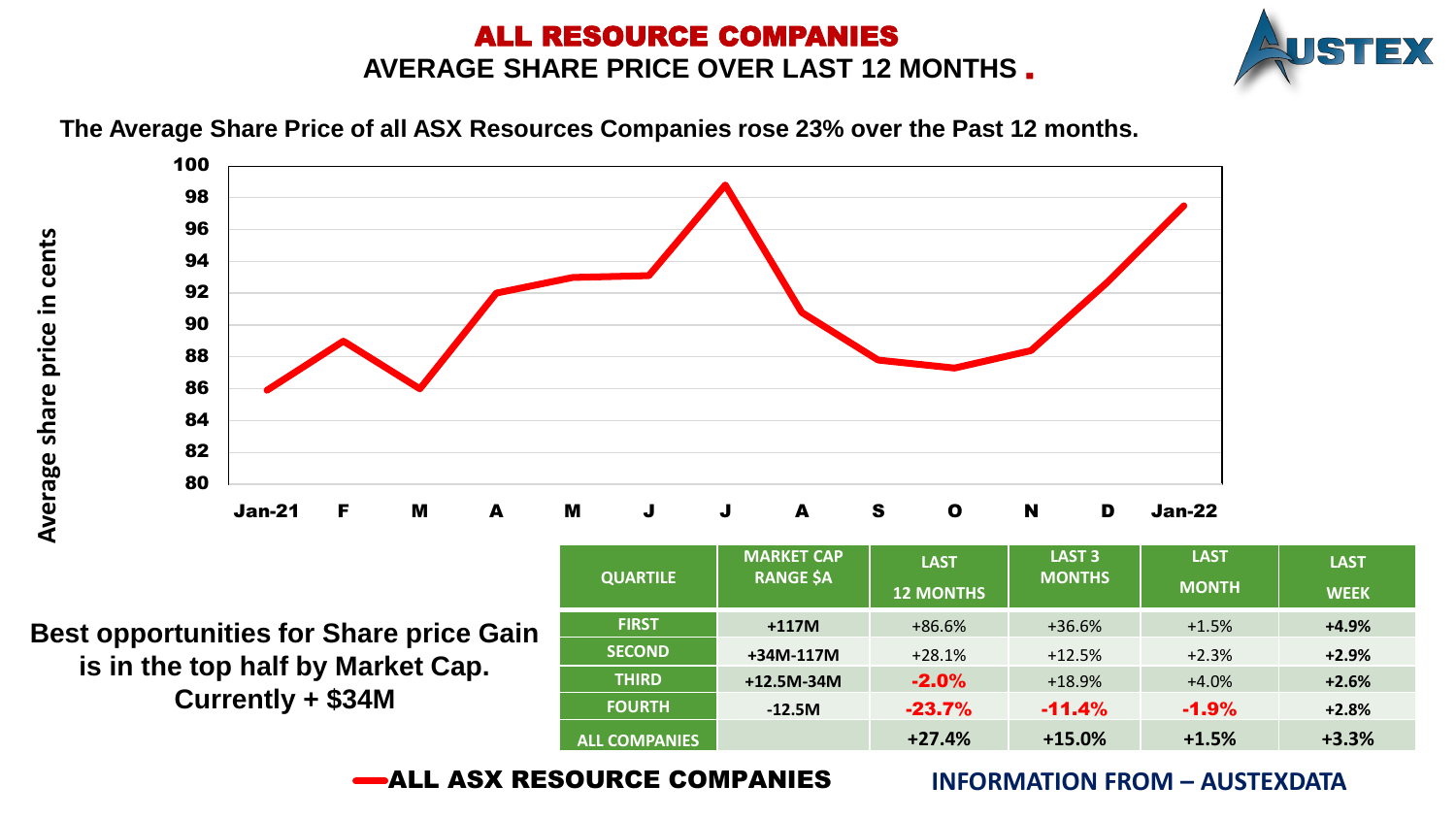

## ASX GOLD SHARES PERFORMANCE 2021 MARKET CAP >\$100M

|             |                             | <b>BEST PREFORMED HALF</b> |              |                                 | <b>WORST PREFORMED HALF</b> |                             |                      |                           |                                 |  |
|-------------|-----------------------------|----------------------------|--------------|---------------------------------|-----------------------------|-----------------------------|----------------------|---------------------------|---------------------------------|--|
| <b>CODE</b> | <b>COMPANY</b>              | <b>LOCATION</b>            | CHANGE 2021  | <b>MARKET CAP</b><br><b>\$M</b> | <b>CODE</b>                 | <b>COMPANY</b>              | <b>LOCATION</b>      | CHANGE 2022<br><b>YTD</b> | <b>MARKET CAP</b><br><b>\$M</b> |  |
| <b>FFX</b>  | <b>FIREFINCH RESOURCES</b>  | <b>MALI</b>                | 380.6%       | 977.85                          | <b>NML</b>                  | <b>NAVARRE MINERALS</b>     | <b>QLD VIC</b>       | $-60.5%$                  | 106.44                          |  |
| <b>PDI</b>  | <b>PREDICTIVE DISCOVERY</b> | <b>GUINEA</b>              | 318.0%       | 334.46                          | <b>DCN</b>                  | <b>DACIAN GOLD</b>          | <b>WEST AUST</b>     | $-53.7%$                  | 206.16                          |  |
| <b>ASO</b>  | <b>ASTON MINERALS</b>       | <b>CANADA</b>              | 162.5%       | 100.19                          | <b>LCY</b>                  | <b>LEGACY IRON ORE</b>      | <b>WEST AUST</b>     | $-51.1%$                  | 140.95                          |  |
| <b>GMD</b>  | <b>GENESIS MINERALS</b>     | <b>WEST AUST</b>           | 123.0%       | 400.86                          | <b>RSG</b>                  | <b>RESOLUTE MINING</b>      | <b>MALIQLD</b>       | $-50.9%$                  | 402.92                          |  |
| KCN         | <b>KINGSGATE CONSOLIDA</b>  | <b>THAILAND</b>            | 112.0%       | 412.76                          | <b>GPR</b>                  | <b>GEOPACIFIC RESOURCES</b> | <b>PNG CAM FIJI</b>  | $-50.0%$                  | 109.04                          |  |
| <b>AOP</b>  | <b>APOLLO CONSOLIDATED</b>  | <b>WEST AUST</b>           | 96.8%        | 177.89                          | <b>RRL</b>                  | <b>REGIS RESOURCES</b>      | <b>W AUST NSW</b>    | $-47.9%$                  | 1407.66                         |  |
| <b>CMM</b>  | <b>CAPRICORN METALS</b>     | <b>WEST AUST</b>           | 90.5%        | 1017.15                         | <b>SBM</b>                  | <b>ST BARBARA</b>           | <b>WA CAN PNG</b>    | $-37.9%$                  | 1000.43                         |  |
| <b>PNR</b>  | <b>PANTORO</b>              | <b>WEST AUST</b>           | 52.3%        | 479.23                          | <b>GCY</b>                  | <b>GASCOYNE RESOURCES</b>   | <b>WEST AUST</b>     | $-33.7%$                  | 103.58                          |  |
| <b>TIE</b>  | <b>TIETTO MINERALS</b>      | <b>COTE D'IVOIR</b>        | 32.0%        | 296.74                          | <b>ARV</b>                  | <b>ARTEMIS RESOURCES</b>    | <b>WEST AUST</b>     | $-27.8%$                  | 101.65                          |  |
| <b>EMR</b>  | <b>EMERALD RESOURCES</b>    | <b>CAMBODIA</b>            | 27.1%        | 575.40                          | <b>AUT</b>                  | <b>AUTECO LIMITED</b>       | <b>CANADA</b>        | $-27.0%$                  | 124.93                          |  |
| <b>WAF</b>  | <b>WEST AFRICAN RESOUR</b>  | <b>BURKINA FAS</b>         | 26.3%        | 1290.88                         | <b>NST</b>                  | <b>NORTHERN STAR</b>        | <b>WA USA NT</b>     | $-25.8%$                  | 10830.88                        |  |
| <b>CAI</b>  | <b>CALIDUS RESOURCES</b>    | <b>WEST AUST</b>           | 24.8%        | 248.06                          | <b>BGL</b>                  | <b>BELLEVUE GOLD</b>        | <b>WEST AUST</b>     | $-24.6%$                  | 838.89                          |  |
| <b>PRU</b>  | <b>PERSEUS MINING</b>       | <b>GHANA</b>               | <b>24.6%</b> | 1981.56                         | <b>WMC</b>                  | <b>WILUNA MINING</b>        | <b>WEST AUST</b>     | $-23.7%$                  | 202.77                          |  |
| <b>MAU</b>  | <b>MAGNETIC RESOURCES</b>   | <b>WEST AUST</b>           | 23.5%        | 325.30                          | <b>WGX</b>                  | <b>WESTGOLD</b>             | <b>WEST AUST</b>     | $-22.7%$                  | 836.10                          |  |
| <b>ORR</b>  | <b>ORECORP</b>              | <b>TANZANIA</b>            | 22.1%        | 321.41                          | <b>TBR</b>                  | <b>TRIBUNE RESOURCES</b>    | <b>WEST AUST</b>     | $-19.9%$                  | 251.85                          |  |
| <b>DEG</b>  | <b>DE GREY MINING</b>       | <b>WEST AUST</b>           | 19.7%        | 1382.23                         | <b>EVN</b>                  | <b>EVOLUTION MINING</b>     | <b>QLD NSW WA</b>    | $-18.6%$                  | 7386.74                         |  |
| <b>GOR</b>  | <b>GOLD ROAD RESOURCE</b>   | <b>WEST AUST</b>           | <b>18.5%</b> | 1388.84                         | <b>BCN</b>                  | <b>BEACON MINERALS</b>      | <b>WEST AUST</b>     | $-15.4%$                  | 118.51                          |  |
| <b>RED</b>  | <b>RED 5 LIMITED</b>        | <b>WEST AUST</b>           | <b>11.5%</b> | 683.34                          | <b>TTM</b>                  | <b>TITAN MINERALS</b>       | <b>PERU</b>          | $-12.5%$                  | 140.07                          |  |
| <b>AZY</b>  | <b>ANTIPA MINERALS</b>      | <b>WEST AUST</b>           | 11.1%        | 160.13                          | <b>OGC</b>                  | <b>OCEANAGOLD CORP</b>      | <b>USA NZ PHIL</b>   | $-9.3%$                   | 163.12                          |  |
| <b>SLR</b>  | <b>SILVER LAKE RESOURC</b>  | <b>WEST AUST</b>           | $-0.8%$      | 1522.88                         | <b>MML</b>                  | <b>MEDUSA MINING</b>        | <b>PHILIPPINES</b>   | $-7.8%$                   | 148.69                          |  |
| <b>DGO</b>  | <b>DGO GOLD</b>             | <b>WASA</b>                | $-1.4%$      | 221.09                          | <b>CYL</b>                  | <b>CATALYST METALS</b>      | <b>VICTORIA TAS</b>  | $-7.3%$                   | 196.42                          |  |
| <b>MGV</b>  | <b>MUSGRAVE MINERALS</b>    | <b>WEST AUST</b>           | $-4.1%$      | 193.38                          | <b>SSR</b>                  | <b>SSR MINING</b>           | <b>TURK CAN US</b>   | $-7.2%$                   | 513.41                          |  |
| <b>ALK</b>  | <b>ALKANE RESOURCES</b>     | <b>NSW</b>                 | $-4.2%$      | 541.98                          | <b>RMS</b>                  | <b>RAMELIUS RESOURCES</b>   | <b>WEST AUST</b>     | $-6.8%$                   | 1261.44                         |  |
| <b>SVL</b>  | <b>SILVER MINES</b>         | <b>NSW</b>                 | $-4.3%$      | 290.66                          | <b>AGG</b>                  | <b>ANGLO ASHANTI</b>        | <b>GLOBAL</b>        | $-6.1%$                   | 489.75                          |  |
| <b>AMI</b>  | <b>AURELIA METALS</b>       | <b>NSW</b>                 | $-4.7%$      | 518.91                          | <b>NCM</b>                  | <b>NEWCREST MINING</b>      | <b>NSW WA PNG CA</b> | $-5.0%$                   | 19835.48                        |  |



### Gold Producers **INFORMATION FROM - AUSTEXDATA**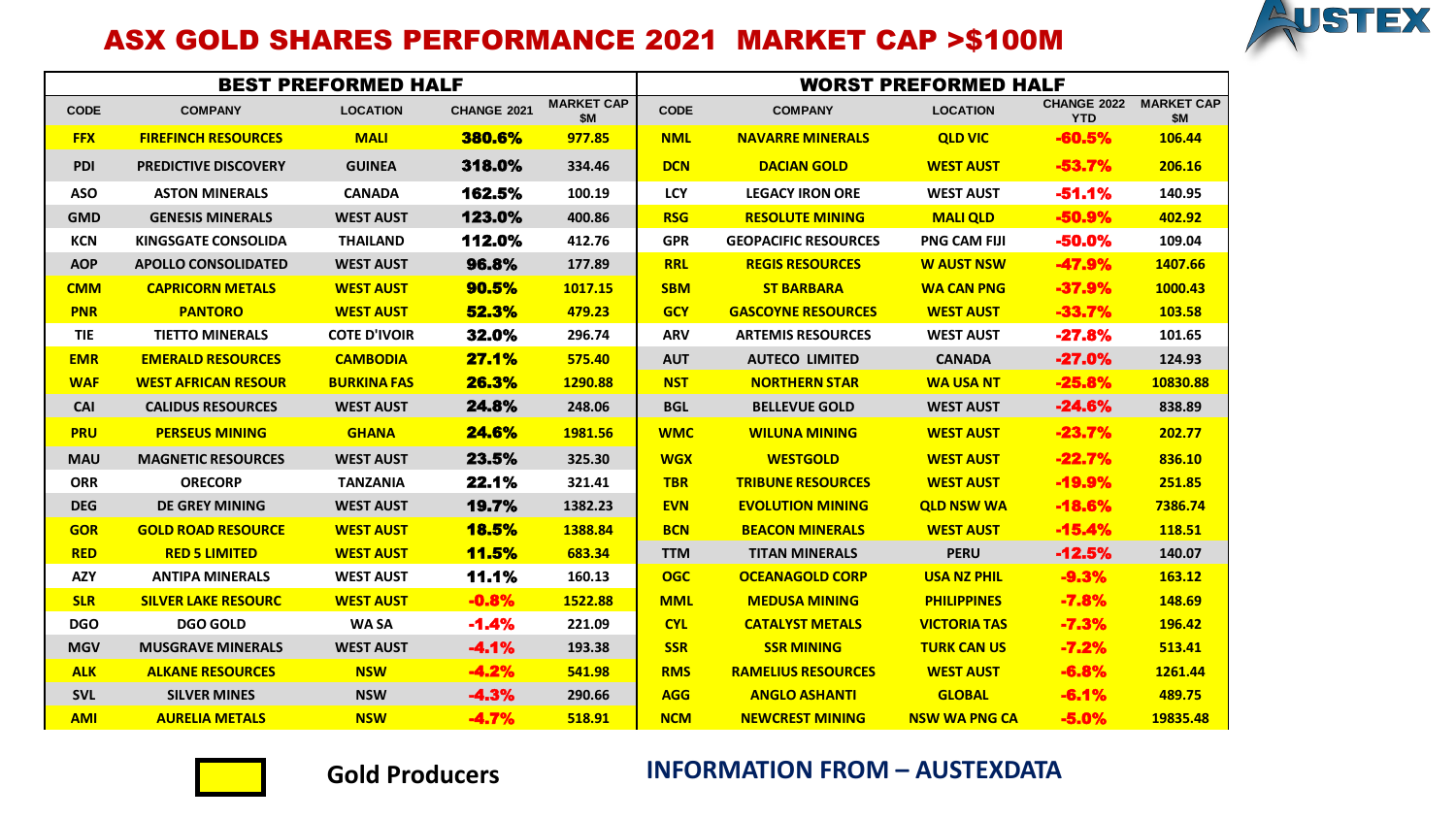

## ASX GOLD SHARES PERFORMANCE 2022 YTD MARKET CAP >\$100M

|                 |                             | <b>BEST PREFORMED HALF</b> |                           |                       | <b>WORST PREFORMED HALF</b> |                                |                          |                           |                       |  |
|-----------------|-----------------------------|----------------------------|---------------------------|-----------------------|-----------------------------|--------------------------------|--------------------------|---------------------------|-----------------------|--|
| <b>CODE</b>     | <b>COMPANY</b>              | <b>LOCATION</b>            | CHANGE 2022<br><b>YTD</b> | <b>MARKET CAP \$M</b> | <b>CODE</b>                 | <b>COMPANY</b>                 | <b>LOCATION</b>          | CHANGE 2022<br><b>YTD</b> | <b>MARKET CAP \$M</b> |  |
| <b>ASO</b>      | <b>ASTON MINERALS</b>       | <b>CANADA</b>              | 71.4%                     | 162.21                | <b>NVA</b>                  | <b>NOVA MINERALS</b>           | USA CAN                  | $-29.0%$                  | 151.37                |  |
| <b>ZNC</b>      | <b>ZENITH MINERALS</b>      | QUEENSLAND                 | 44.0%                     | 116.93                | <b>RSG</b>                  | <b>RESOLUTE MINING</b>         | <b>MALI OLD</b>          | $-26.9%$                  | 314.61                |  |
| <b>AUT</b>      | <b>AUTECO</b>               | <b>CANADA</b>              | 27.4%                     | 155.31                | <b>FFX</b>                  | <b>FIREFINCH RESOURCES</b>     | <b>MALI</b>              | $-26.0%$                  | 742.23                |  |
| <b>TIE</b>      | <b>TIETTO MINERALS</b>      | <b>COTE D'IVOIRE</b>       | 18.2%                     | 387.25                | <b>KCN</b>                  | <b>KINGSGATE CONSOLIDATED</b>  | <b>THAILAND</b>          | $-18.6%$                  | 362.97                |  |
| <b>NML</b>      | <b>NAVARRE MINERALS</b>     | <b>QLD VIC</b>             | <b>12.7%</b>              | 117.36                | <b>SLR</b>                  | <b>SILVER LAKE RESOURCES</b>   | <b>WEST AUST</b>         | $-14.9%$                  | 1310.39               |  |
| MI <sub>6</sub> | <b>MINERALS 260</b>         | <b>WEST AUST</b>           | 11.3%                     | 121.00                | <b>LCY</b>                  | <b>LEGACY IRON ORE LIMITED</b> | <b>WEST AUST</b>         | $-13.6%$                  | 128.14                |  |
| <b>CAI</b>      | <b>CALIDUS RESOURCES</b>    | <b>WEST AUST</b>           | 9.5%                      | 282.19                | <b>RMS</b>                  | <b>RAMELIUS RESOURCES</b>      | <b>WEST AUST</b>         | $-12.4%$                  | 1128.22               |  |
| <b>AMI</b>      | <b>AURELIA METALS</b>       | <b>NSW</b>                 | 6.1%                      | 525.08                | <b>GOR</b>                  | <b>GOLD ROAD RESOURCES</b>     | <b>WEST AUST</b>         | $-12.1%$                  | 1203.66               |  |
| <b>TTM</b>      | <b>TITAN MINERALS</b>       | PERU                       | 4.8%                      | 148.02                | <b>WAF</b>                  | <b>WEST AFRICAN RESOURCES</b>  | <b>BURKINA FASO</b>      | $-11.4%$                  | 1143.07               |  |
| <b>CYL</b>      | <b>CATALYST METALS</b>      | <b>TAS VIC</b>             | 0.8%                      | 192.48                | <b>MGV</b>                  | <b>MUSGRAVE MINERALS</b>       | <b>WEST AUST</b>         | $-11.3%$                  | 174.58                |  |
| <b>MAU</b>      | <b>MAGNETIC RESOURCES</b>   | <b>WEST AUST</b>           | 0.3%                      | 336.51                | <b>ALK</b>                  | <b>ALKANE RESOURCES</b>        | <b>NSW</b>               | $-10.9%$                  | 482.42                |  |
| <b>RED</b>      | <b>RED 5 LIMITED</b>        | <b>WEST AUST</b>           | 0.0%                      | 671.56                | <b>PNR</b>                  | <b>PANTORO</b>                 | <b>WEST AUST</b>         | $-10.4%$                  | 408.75                |  |
| <b>EMR</b>      | <b>EMERALD RESOURCES</b>    | <b>CAMBODIA</b>            | $-1.9%$                   | 564.65                | <b>EVN</b>                  | <b>EVOLUTION MINING</b>        | <b>QLD NSW WA</b>        | $-10.3%$                  | 6616.91               |  |
| <b>PDI</b>      | <b>PREDICTIVE DISCOVERY</b> | <b>GUINEA</b>              | $-2.0%$                   | 327.98                | <b>ORR</b>                  | <b>ORECORP</b>                 | <b>TANZANIA</b>          | $-10.0%$                  | 291.65                |  |
| <b>AZY</b>      | <b>ANTIPA MINERALS</b>      | <b>WEST AUST</b>           | $-2.0%$                   | 150.71                | <b>NST</b>                  | <b>NORTHERN STAR</b>           | <b>WA USA NT</b>         | $-9.2%$                   | 9910.84               |  |
| <b>WMC</b>      | <b>WILUNA MINING</b>        | <b>WEST AUST</b>           | $-2.4%$                   | 217.65                | <b>WGX</b>                  | <b>WESTGOLD</b>                | <b>WEST AUST</b>         | $-8.6%$                   | 770.15                |  |
| <b>DCN</b>      | <b>DACIAN GOLD</b>          | <b>WEST AUST</b>           | $-2.6%$                   | 195.31                | <b>AGG</b>                  | <b>ANGLO ASHANTI</b>           | <b>GLOBAL</b>            | $-8.4%$                   | 469.23                |  |
| <b>DEG</b>      | <b>DE GREY MINING</b>       | <b>WEST AUST</b>           | $-2.9%$                   | 1429.49               | <b>BGL</b>                  | <b>BELLEVUE GOLD</b>           | <b>WEST AUST</b>         | $-8.3%$                   | 759.93                |  |
| <b>BCN</b>      | <b>BEACON MINERALS</b>      | <b>WEST AUST</b>           | $-3.0%$                   | 114.92                | <b>SBM</b>                  | <b>ST BARBARA</b>              | <b>WEST AUST CAN PNG</b> | $-8.2%$                   | 936.58                |  |
| <b>TBR</b>      | <b>TRIBUNE RESOURCES</b>    | <b>WEST AUST</b>           | $-3.5%$                   | 242.40                | <b>BDC</b>                  | <b>BARDOC GOLD</b>             | <b>WEST AUST</b>         | $-8.1%$                   | 130.83                |  |
| <b>CMM</b>      | <b>CAPRICORN METALS</b>     | <b>WEST AUST</b>           | $-4.4%$                   | 1004.71               | <b>NCM</b>                  | <b>NEWCREST MINING</b>         | <b>GLOBAL</b>            | $-7.9%$                   | 18322.26              |  |
| <b>SSR</b>      | <b>SSR MINING</b>           | <b>TURK CAN US ARG</b>     | $-4.7%$                   | 485.27                | <b>RRL</b>                  | <b>REGIS RESOURCES</b>         | <b>W AUST NSW</b>        | $-7.4%$                   | 1343.50               |  |
| <b>PRU</b>      | <b>PERSEUS MINING</b>       | <b>GHANA</b>               | $-5.6%$                   | 1846.59               | <b>OGC</b>                  | <b>OCEANAGOLD CORP</b>         | <b>NZ PHIL USA</b>       | $-7.3%$                   | 151.17                |  |
| <b>MML</b>      | <b>MEDUSA MINING</b>        | <b>PHILIPPINES</b>         | $-5.6%$                   | <b>137.77</b>         | <b>DGO</b>                  | <b>DGO GOLD</b>                | <b>WEST AUST SA</b>      | $-7.2%$                   | 213.70                |  |
| <b>SVL</b>      | <b>SILVER MINES</b>         | <b>NSW</b>                 | $-6.8%$                   | 258.37                |                             |                                |                          |                           |                       |  |



## **Gold Producers INFORMATION FROM – AUSTEXDATA**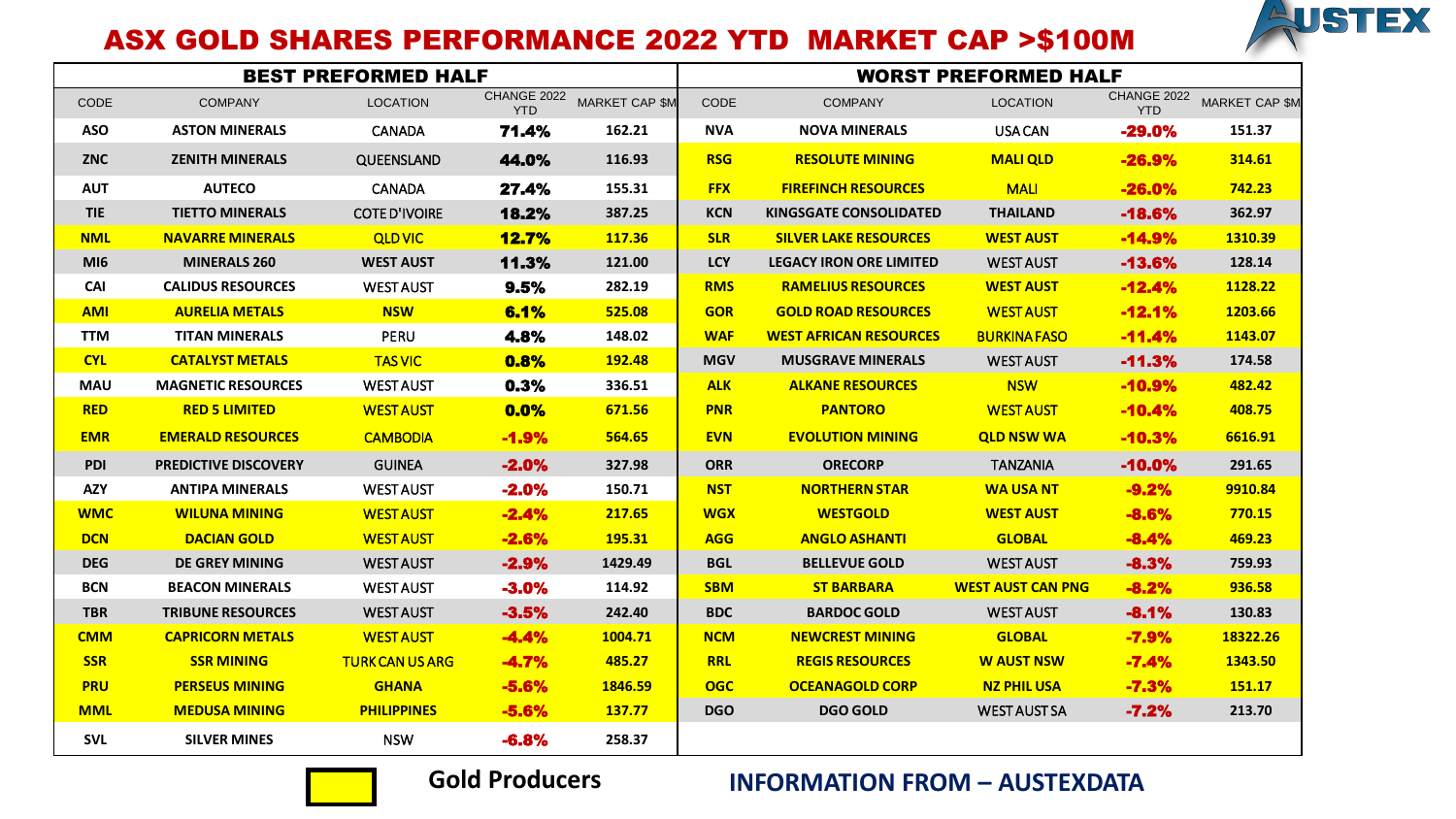## Q4 21 GROUP GOLD PRODUCTION > 10Koz Au AISC in Q4 21 is Compared with Q4 20.



| <b>CODE</b> | <b>COMPANY</b>            | Q4 21 Kozs | <b>AISC A\$/OZ</b><br>Q4 21 | <b>AISC \$A/OZ</b><br>Q4 20 | <b>CODE</b> | <b>COMPANY</b>               | Q4 21<br><b>Kozs</b> | <b>AISC A\$/OZ</b><br>Q4 21 | <b>AISC A\$/OZ</b><br>Q4 20 |
|-------------|---------------------------|------------|-----------------------------|-----------------------------|-------------|------------------------------|----------------------|-----------------------------|-----------------------------|
| <b>WAF</b>  | <b>WEST AFRICAN</b>       | 87.3       | 1016                        | <b>NA</b>                   | <b>FFX</b>  | <b>FIREFINCH LIMITED</b>     | 11.1                 | >4000                       | <b>NA</b>                   |
| <b>EMR</b>  | <b>EMERALD</b>            | 24.3       | 1043                        | <b>NA</b>                   | <b>RED</b>  | <b>RED 5 LIMITED</b>         | 16.5                 | 2556                        | 2184                        |
| <b>CMM</b>  | <b>CAPRICORN METALS</b>   | 30.3       | 1048                        | <b>NA</b>                   | <b>GCY</b>  | <b>GASCOYNE</b>              | 16.4                 | 2536                        | 1100                        |
| <b>PRU</b>  | <b>PERSEUS MINING</b>     | 126.9      | 1317                        | 1450                        | <b>OBM</b>  | <b>ORA BANDA</b>             | 17.1                 | 2344                        | <b>NA</b>                   |
| <b>ALK</b>  | <b>ALKANE RESOURCES</b>   | 16.9       | 1338                        | 1201                        | <b>DCN</b>  | <b>DACIAN GOLD</b>           | 17.2                 | 2288                        | 1430                        |
| <b>EVN</b>  | <b>EVOLUTION MINING</b>   | 148.1      | 1347                        | 1166                        | <b>NML</b>  | <b>NAVARRE MINERALS</b>      | 14.6                 | 2083                        | <b>NA</b>                   |
| <b>AMI</b>  | <b>AURELIA METALS</b>     | 26.9       | 1395                        | 1037                        | <b>MML</b>  | <b>MEDUSA MINING</b>         | 20.4                 | 2041                        | 1045                        |
| <b>RMS</b>  | <b>RAMELIUS</b>           | 66.9       | 1493                        | 1279                        | <b>RSG</b>  | <b>RESOLUTE</b>              | 79.8                 | 2012                        | 1403                        |
| <b>RRL</b>  | <b>REGIS RESOURCES</b>    | 108.3      | 1530                        | 1317                        | <b>OGC</b>  | <b>OCEANAGOL CORP</b>        | 106.6                | 1870                        | 1786                        |
| <b>NST</b>  | <b>NORTHERN STAR</b>      | 392.6      | 1538                        | 1827                        | <b>WGX</b>  | <b>WESTGOLD RESOURCES</b>    | 66.7                 | 1714                        | 1293                        |
| <b>SBM</b>  | <b>ST BARBARA LIMITED</b> | 65.5       | 1587                        | 1517                        | <b>GOR</b>  | <b>GOLD ROAD</b>             | 33.9                 | 1697                        | 1265                        |
| <b>NCM</b>  | <b>NEWCREST MINING</b>    | 436        | 1578                        | 1355                        | <b>SLR</b>  | <b>SILVER LAKE RESOURCES</b> | 69                   | 1633                        | 1592                        |

**For the larger established producers costs are up 5-10% YoY.** 

**Two Companies had lower Group AISC in Q4 2021 than in Q4 2020**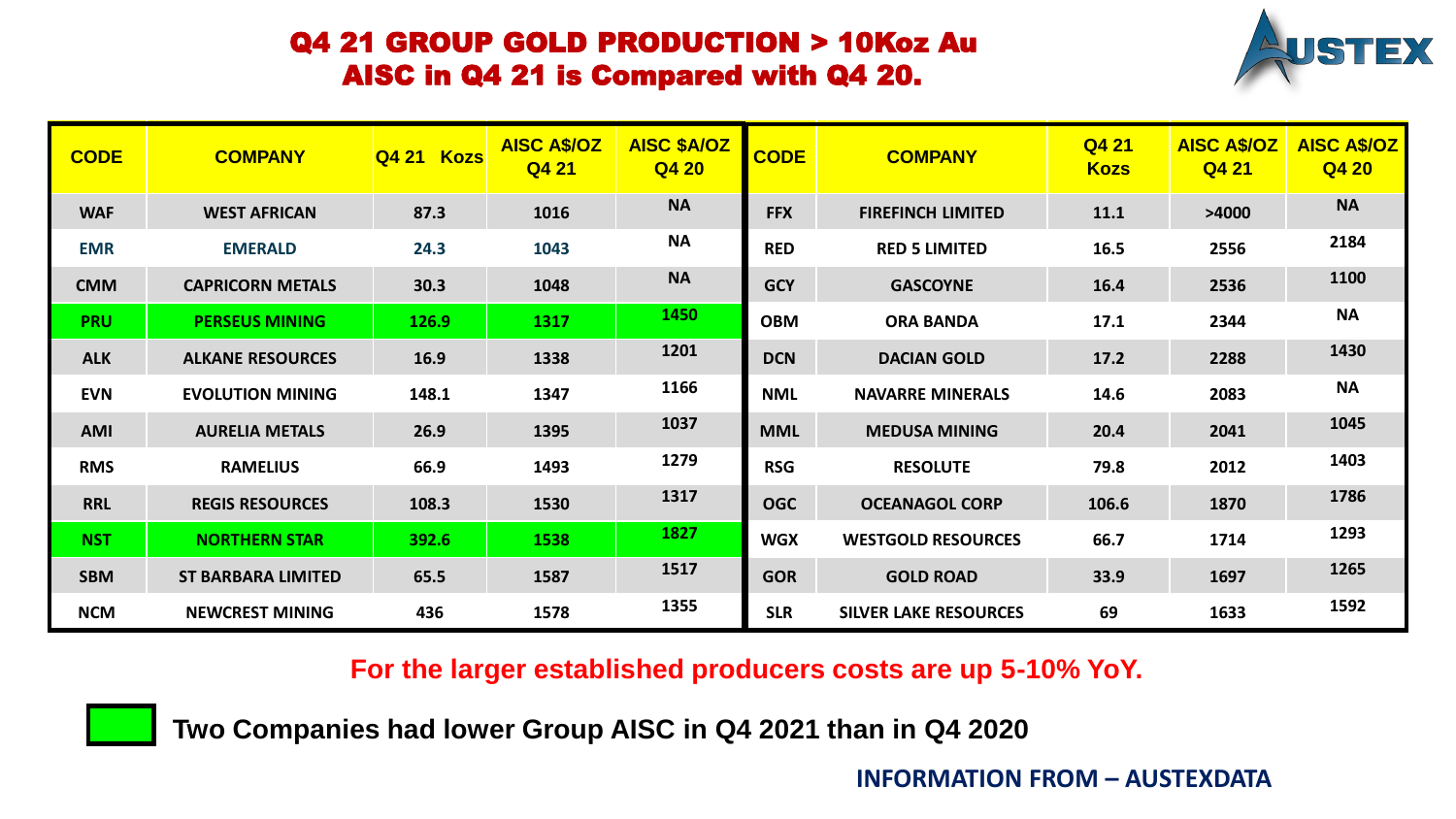## OPPORTUNITIES 2022 MARKET CAP >\$40M– GOLD RESOURCE +500kOZ Au Not in production Western Australia



| <b>CODE</b> | <b>COMPANY</b>       | <b>RESOURCE</b><br><b>Kozs</b> | <b>PRICE 2022</b><br><b>YTD</b> | <b>MARKET</b><br><b>CAP \$M</b> | <b>Market</b><br>Cap/Resource<br><b>OZ</b> | <b>CODE</b>     | <b>COMPANY</b>      | <b>RESOURCE</b><br>Koz | <b>PRICE 2022</b><br><b>YTD</b> | <b>MARKET</b><br><b>CAP \$M</b> | <b>Market</b><br>Cap/Resource<br>Oz |
|-------------|----------------------|--------------------------------|---------------------------------|---------------------------------|--------------------------------------------|-----------------|---------------------|------------------------|---------------------------------|---------------------------------|-------------------------------------|
| <b>FML</b>  | <b>FOCUS MINERAL</b> | 6200                           | $-34.6%$                        | 48.43*                          | 7.8                                        | <b>KAI</b>      | <b>KAIROS MINER</b> | 873                    | $-7.1%$                         | 49.05                           | 56.2                                |
| <b>KZR</b>  | <b>KALAMAZOO RE</b>  | 1650                           | $-13.2%$                        | 49.37                           | 29.9                                       | <b>MEK</b>      | <b>MEEKA GOLD</b>   | 610                    | 2.4%                            | 39.58                           | 64.9                                |
| <b>RXL</b>  | <b>ROX RESOURCES</b> | 2100                           | 16.4%                           | 69.14                           | 32.9                                       | BC <sub>8</sub> | <b>BLACK CAT S</b>  | 1272                   | 3.3%                            | 88.00                           | 69.2                                |
| <b>HRN</b>  | <b>HORIZON GOLD</b>  | 1360                           | 4.8%                            | 46.94                           | 34.5                                       | <b>KIN</b>      | <b>KIN MINES</b>    | 1275                   | $-9.1%$                         | 90.94                           | 71.3                                |
| <b>WMC</b>  | <b>WILUNA MINING</b> | 5531                           | $-2.4%$                         | 217.65                          | 39.4                                       | <b>AAR</b>      | <b>ANGLO AUSTR</b>  | 784                    | $-4.5%$                         | 62.60                           | 79.8                                |
| <b>AUC</b>  | <b>AUSGOLD</b>       | 1840                           | $-2.1%$                         | 72.65                           | 39.5                                       | <b>PNR</b>      | <b>PANTORO</b>      | 2597                   | $-10.4%$                        | 408.75                          | 157.4                               |
| <b>TUL</b>  | <b>TULLA RESOURC</b> | 2267                           | 1.8%                            | 91.32                           | 40.3                                       | <b>DEG</b>      | <b>DE GREY</b>      | 8968                   | 4.9%                            | 1429.49                         | 159.4                               |
| <b>BDC</b>  | <b>BARDOC GOLD</b>   | 3073                           | $-8.1%$                         | 130.83                          | 42.6                                       | <b>CAI</b>      | <b>CALIDUS RESO</b> | 1714                   | 9.5%                            | 282.19                          | 164.6                               |
| <b>BRB</b>  | <b>BREAKER RESOU</b> | 1684                           | $-20.7%$                        | 79.83                           | 47.4                                       | <b>AZY</b>      | <b>ANTIPA MINER</b> | 723                    | $-2.0%$                         | 150.71                          | 208.5                               |
| <b>STN</b>  | <b>SATURN METALS</b> | 944                            | $-10.6%$                        | 48.92                           | 51.8                                       | <b>BGL</b>      | <b>BELLEVUE GOL</b> | 3000                   | $-8.3%$                         | 759.93                          | 253.3                               |
| <b>TAM</b>  | <b>TANAMI GOLD</b>   | 1372                           | $-13.4%$                        | 72.86                           | 53.1                                       | <b>MGV</b>      | <b>MUSGRAVE MI</b>  | 659                    | $-11.3%$                        | 174.58                          | 264.9                               |
| <b>VAN</b>  | <b>VANGO MINING</b>  | 1020                           | $-22.8%$                        | 55.44                           | 54.4                                       |                 |                     |                        |                                 |                                 |                                     |

**ALSO - ASX MAU – pre resource with lots of drilling results INFORMATION FROM – AUSTEXDATA** 

## **Lots of choices for Take Overs with Good Regional Exploration Potential** .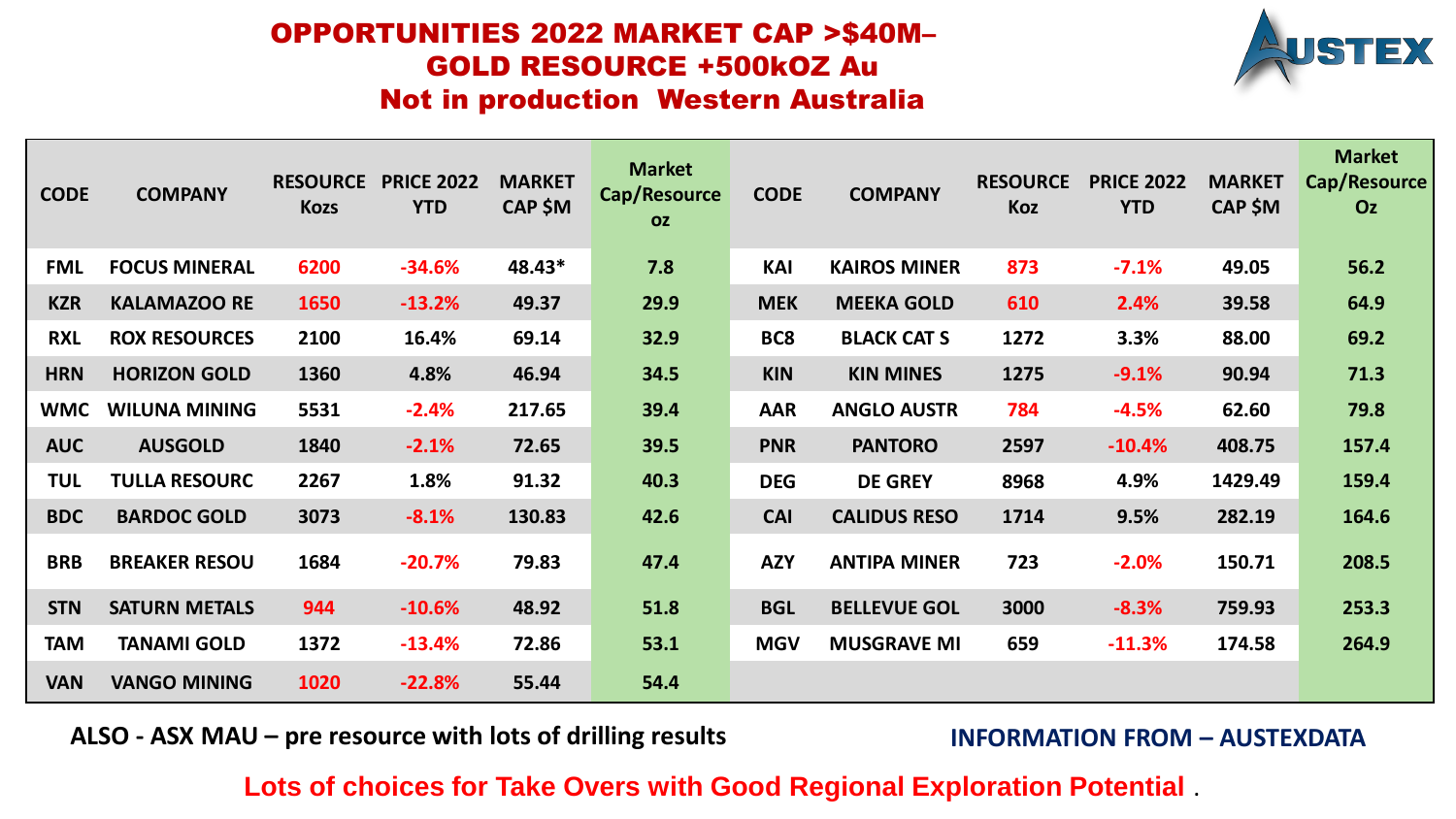## OPPORTUNITIES 2022– OTHER AUSTRALIAN STATES GOLD RESOURCE +500koz Au Not in Production



| <b>CODE</b> | <b>LOCATION</b><br><b>COMPANY</b> |                   | <b>CHANGE</b><br><b>Resource</b><br><b>2022 YTD</b><br><b>Koz Au</b> |      | <b>Market Cap/</b><br><b>MARKET CAP</b><br><b>Resource Oz</b> |      |
|-------------|-----------------------------------|-------------------|----------------------------------------------------------------------|------|---------------------------------------------------------------|------|
| <b>GBZ</b>  | <b>GBM RESOURCES</b>              | <b>QUEENSLAND</b> | 1612                                                                 | 8.7% | 61.30                                                         | 38.0 |

**Significantly less Opportunity - There are a number with Resources in the 200-400Koz Au. Plus, Overall, less Regional Expansion Opportunities**